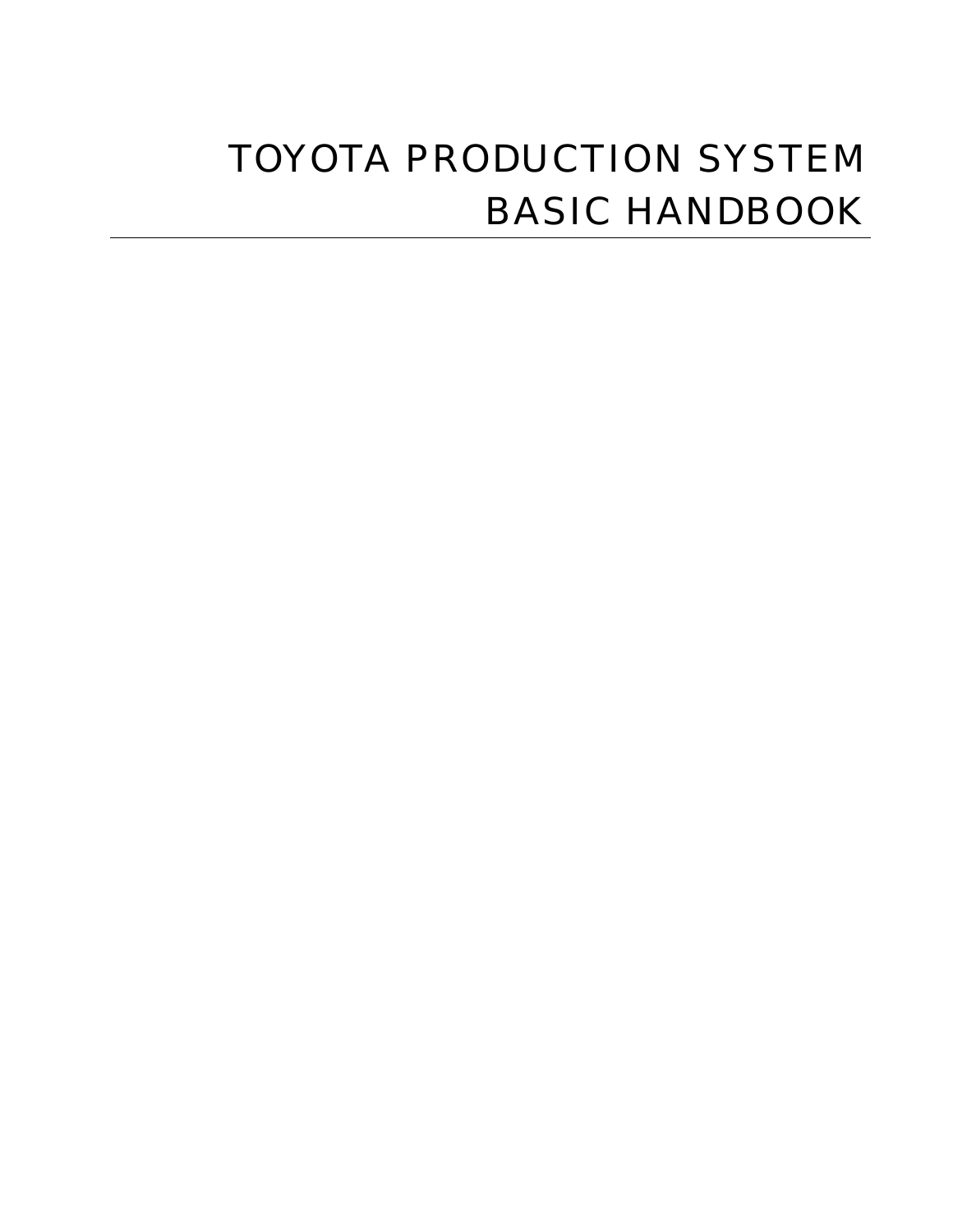## **TABLE OF CONTENTS**

| Introduction & History of the Toyota Production System 3 |
|----------------------------------------------------------|
|                                                          |
|                                                          |
|                                                          |
|                                                          |
|                                                          |
|                                                          |
|                                                          |
|                                                          |
|                                                          |
|                                                          |
|                                                          |
|                                                          |
|                                                          |
|                                                          |
|                                                          |
|                                                          |
|                                                          |
| 29                                                       |
|                                                          |
|                                                          |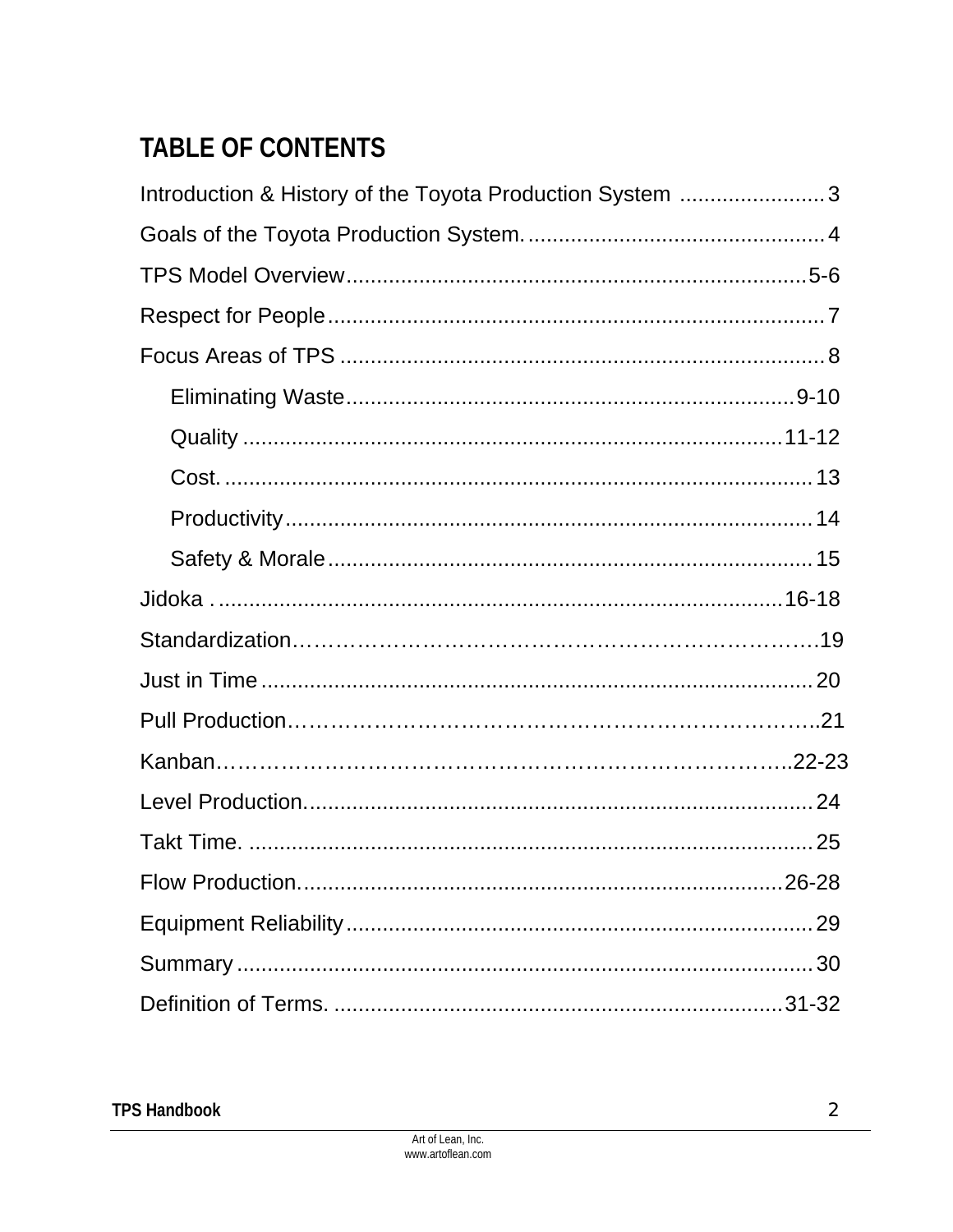## **INTRODUCTION**

This handbook is intended to function as a simple guide that introduces key concepts related to the Toyota Production System. It is not intended as a complete reference manual or an implementation guide. The contents described within are merely provided to summarize the more familiar elements of the system in a concise manner.

If you are looking for a more complete summary of the system then there are several published works that attempt to go into greater detail. Examples of summary works include "Toyota Production System" by Yasuhiro Monden, "A Study of the Toyota Production System from an Industrial Engineering Viewpoint" by Shigeo Shingo, "Toyota Production System: Beyond Large Scale Production" by Taiichi Ohno, and more recently, "The Toyota Way" and the accompanying field book by Jeff Liker.

## **BRIEF HISTORY OF THE TOYOTA PRODUCTION SYSTEM**

The Toyota Production System (TPS) arose out of necessity in response to the circumstances surrounding the company. Many of the foundational concepts are old and unique to Toyota while others have their roots in more traditional sources.

The oldest part of the production system is the concept of Jidoka which was created in 1902 by Toyoda founder Sakichi Toyoda. This concept pertains to notion of building in quality at the production process as well as enabling separation of man and machine for multi-process handling. The origins of this notion began in the Toyoda Spinning and Weaving company which was started by Sakichi Toyoda. Sakichi invented a loom that automatically stopped whenever it detected that a thread was broken. This stopped the process from created defective material. Later on in 1924 he created an automatic loom that allowed one person to operate multiple machines. The rights to manufacture the loom outside of Japan for were eventually sold to the Platt Brothers Ltd. in England. This money was then partially used to start an automotive division that was later spun off in 1937 as a separate business and company under Kiichiro Toyoda the son of Sakichi.

The most famous element of the TPS is no doubt the Just-in-Time pillar of the production system. The phrase Just-in-Time was coined by Kiichiro Toyota in 1937 after the start of Toyota Motor Corporation. The company was quite poor and could not afford to waste money on excess equipment or materials in production. Everything was expected to be procured just in time and not too early or too late. Later elements developed in the 1950's including takt time, standardized work, kanban, and supermarkets added to the basis for JIT.

After World War II Taiichi Ohno a promising engineer in the Toyoda Spinning and Weaving Corporation was brought over to the automotive side of the business. He was given the task of improving operational productivity and driving in the concepts of Just-In-Time and Jidoka. He was eventually appointed machine shop manager of an engine plant and experimented with many concepts in production between the years of 1945-1955. His work and effort is largely what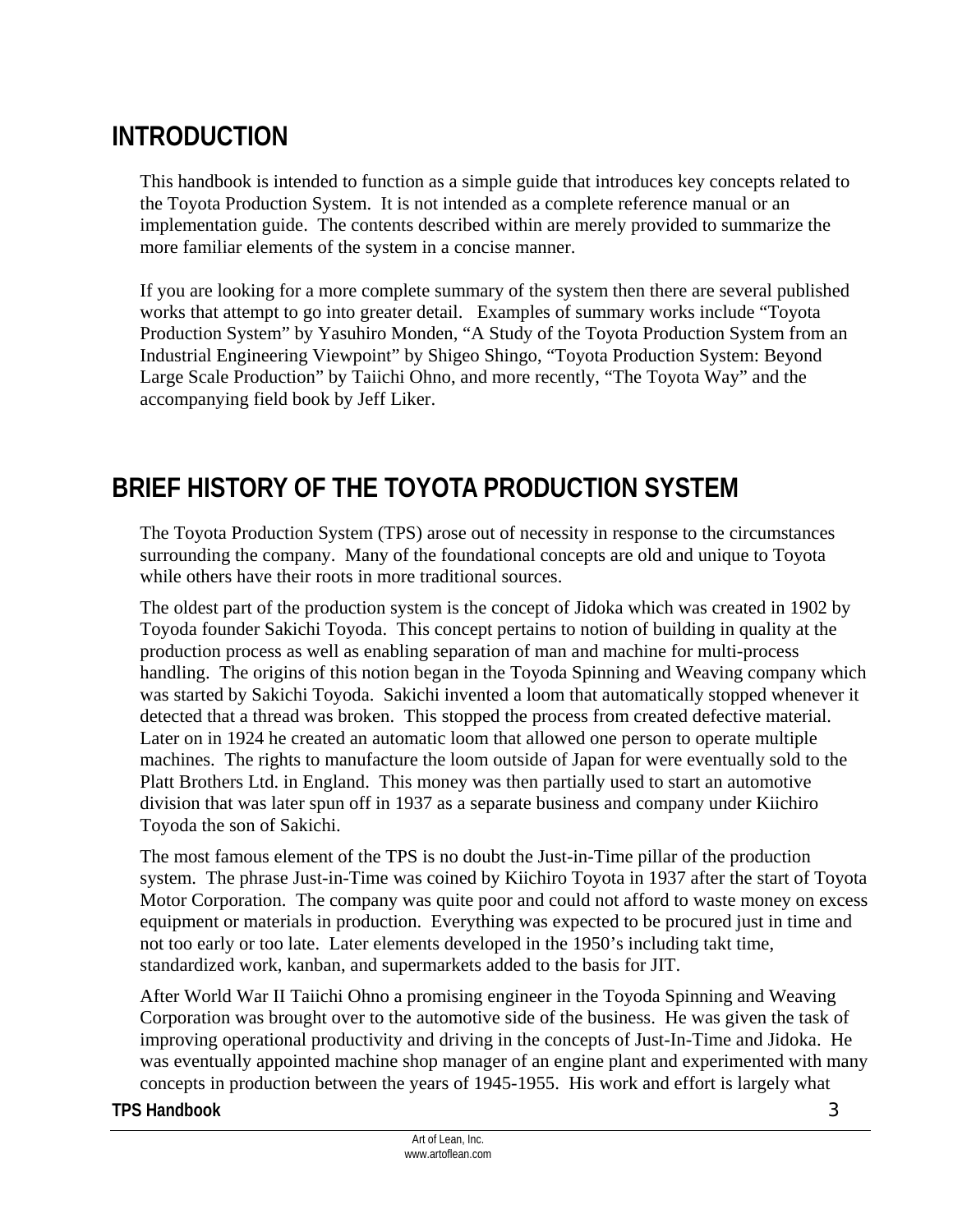resulted in the formulation of what is now acknowledged as the Toyota Production System. There are numerous other people inside the company that contributed to the overall development of the company and the production system.

There are also many other tools and techniques that were developed in Toyota such as 7 Wastes, Standardized Work, 5S, SMED, Visual Control, Error Proofing, as well as many others. The concepts will be explained in the latter sections of this handbook. Other influences such as Henry Ford, Fredrick Taylor, and Dr. W. Edwards Demming are outside the scope of this short document.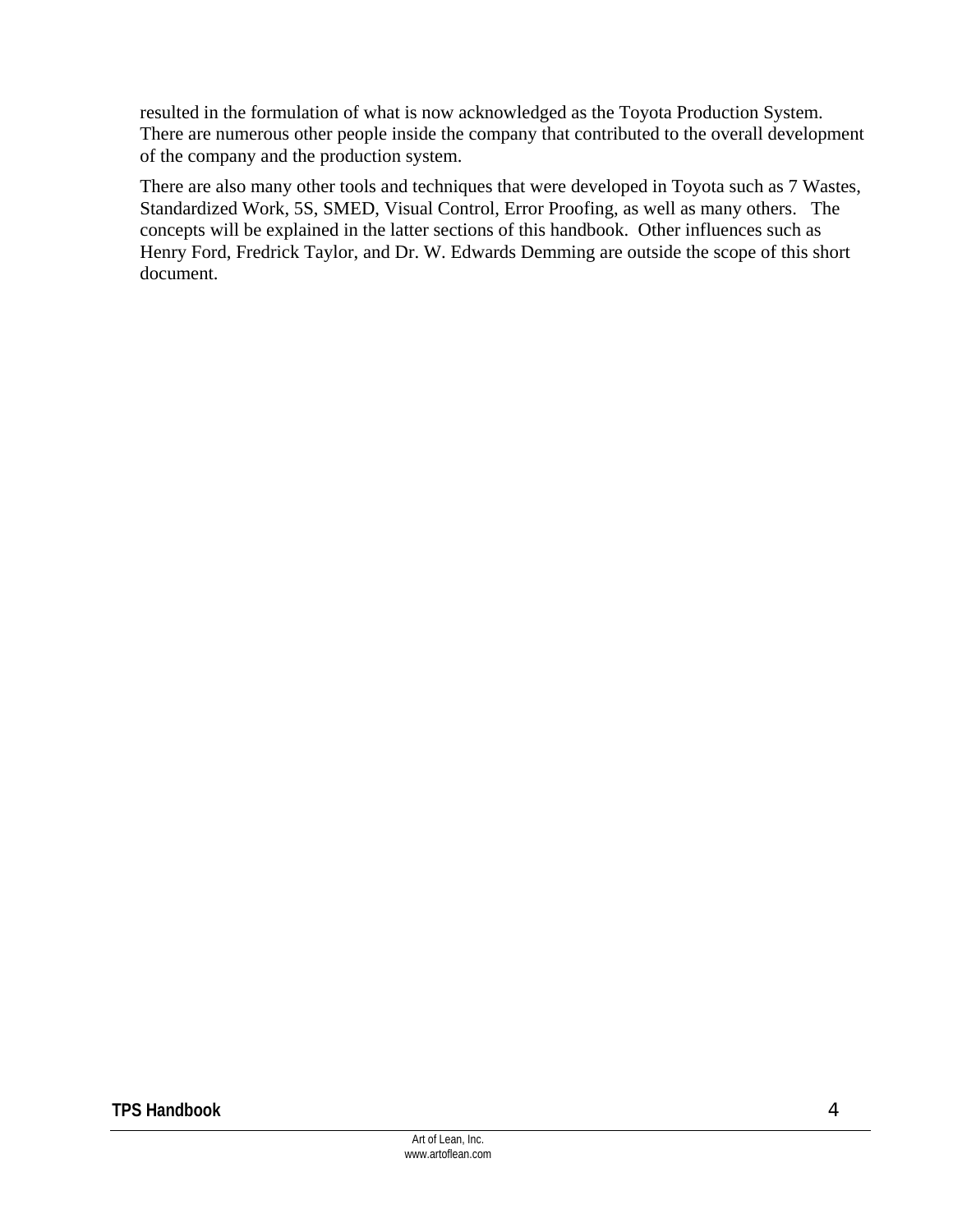## **GOALS OF TPS**

The goal of the Toyota Production System is to provide products at world class quality levels to meet the expectations of customers, and to be a model of corporate responsibility within industry and the surrounding community.

The Toyota Production System historically has had four basic aims that are consistent with these values and objectives: The four goals are as follows:

- 1. Provide world class quality and service to the customer.
- 2. Develop each employee's potential, based on mutual respect, trust and cooperation.
- 3. Reduce cost through the elimination of waste and maximize profit
- 4. Develop flexible production standards based on market demand.

The graphic presented below models the Toyota Production System. The purpose of this document is to describe the major sub-systems that comprise TPS, as well as explain the key concepts and tools associated with the system.



Toyota Production System "House"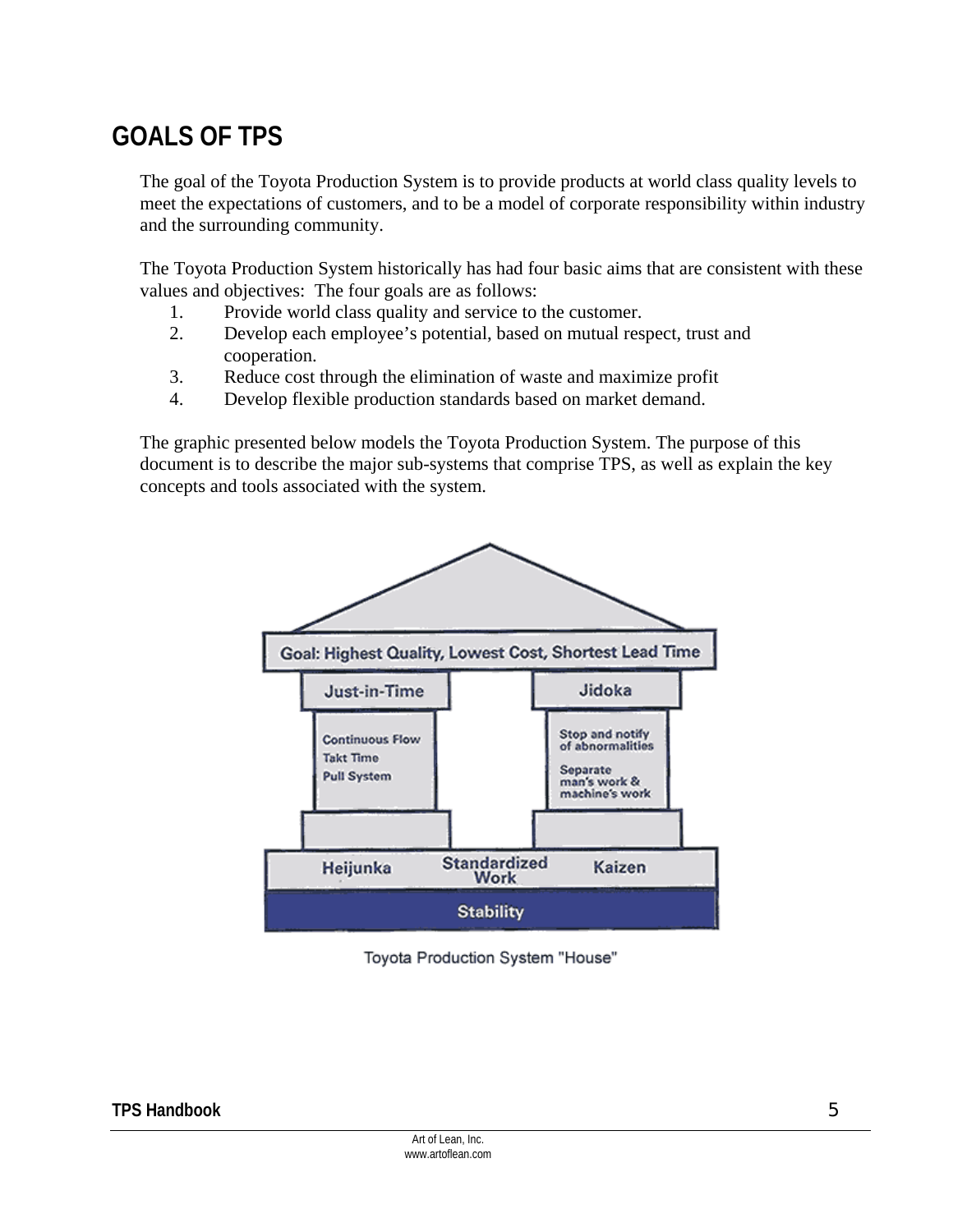## **THE TOYOTA PRODUCTION SYSTEM MODEL**

The production system philosophy of Toyota embodies a manufacturing culture of continuous improvement based on setting standards aimed at eliminating waste through participation of all employees. The goal of the system is to reduce the timeline from the time an order is received until the time it is delivered to the actual customer. Ideally the system strives to produce the highest possible quality, at the lowest possible cost, with the shortest lead-time possible.

There are two primary pillars of the system. The first and most famous pillar of the system is **Just In Time (JIT).** The JIT concepts aims to produce and deliver the right parts, in the right amount, at the right time using the minimum necessary resources. This system reduces inventory, and strives to prevents both early and over production. Producing in a JIT fashion exposes problems quickly. With less inventory in a system the "rocks" are quickly exposed in production that are disrupting flow. Most companies shy away problems and use inventory to hide these problem and avoid potential disruptions. In Toyota however the opposite logic is applied. By reducing inventory you expose the real problems in a production process quickly and focus need for improvement. This notion of *surfacing problems and abnormalities* is a critical concept in TPS. Of course unless you can solve the problem that you expose there is a danger to this approach.

There are several important components to TPS: takt time, flow production, pull via kanban, and leveling (heijunka). These items will be describe in more detail later in this handbook.

**Jidoka (Build in quality)** is the second pillar of the system. There are two parts to Jidoka – 1) Building in quality at the process and 2) Enabling separation of man from machine in work environments. Jidoka is a Japanese work that ordinarily mean automatic or automation. However Toyota puts a specific twist on this word by adding a what is known as a "radical" in depicting kanji characters. The radical added to the left of one of the kanji characters in Jidoka means "human". In other words TPS aspires for processes that are capable of making intelligent decisions and shutting down automatically at the first sign of an abnormal condition such as a defect, or other problem. The goal is not to run continuously but in other words to stop running automatically when trouble arises. This automatic stop function helps stop defects from escaping downstream, prevents injury, limits machine damage, and enables a better look at the current condition when ever there is a problem.

Much like the logic of JIT this concept of Jidoka is counterintuitive. In other words it is better to stop a machine at the first sign of trouble than to keep on producing the problem which only generates more waste.

The second component of Jidoka is separation of man from machine. When machines possess the ability to stop in the event of a problem then there is no need for humans to stand and watch a machines. Jidoka frees people being tied to machines and monitoring them and puts people to use in a more value added fashion. This ability to separate man from machine reflects Toyota's respect for the employee and is an important enabler for Standardized Work to flourish.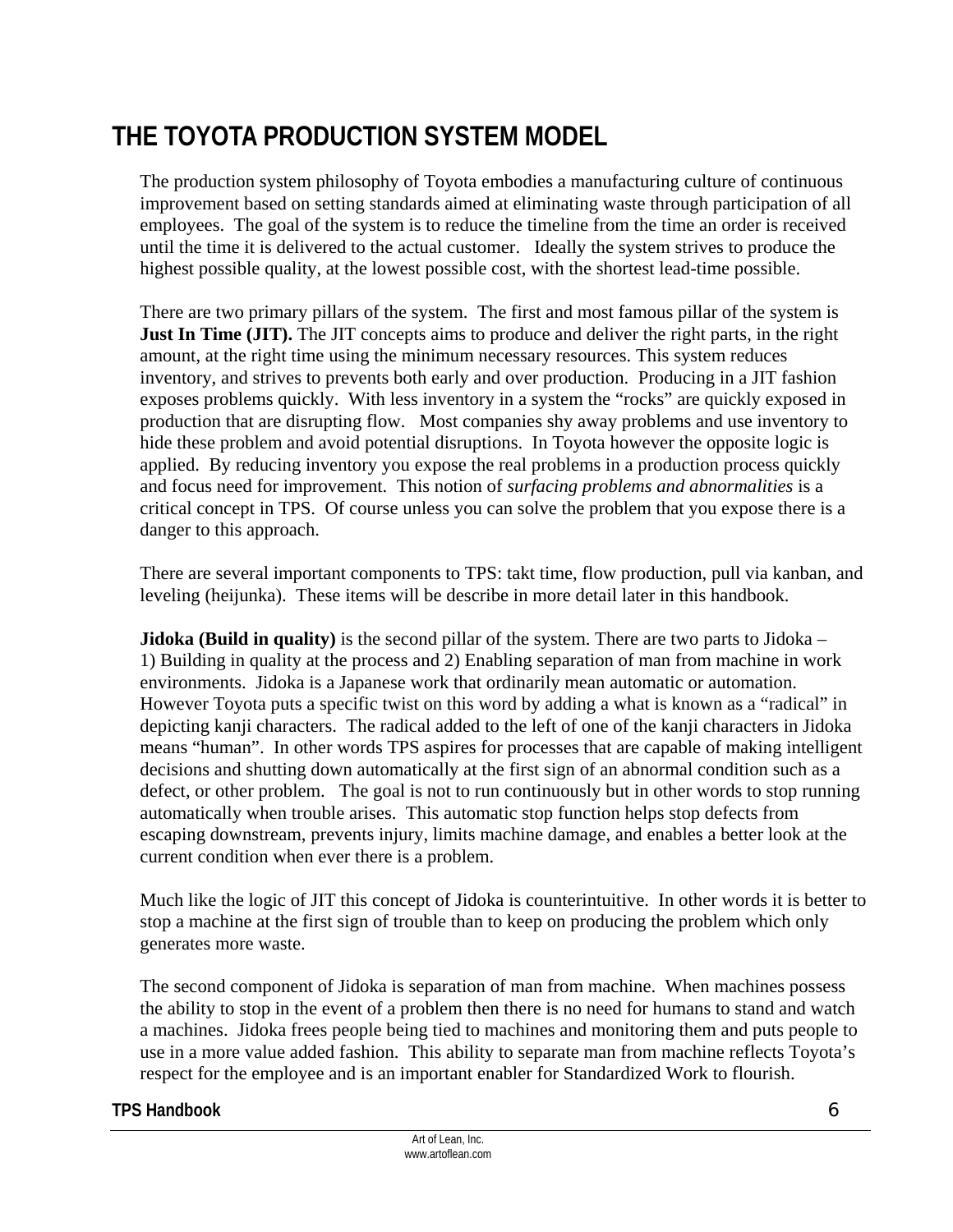The foundation of TPS is **Level Production.** By smoothing or leveling customer requirements over time, we can better utilize our resources and ensure continuous production. Averaging volumes and model mix requires smaller lots and in the best cases "batch of one" capability from raw materials to finished goods.

The bedrock of this system is **Equipment Reliability.** Without reliable equipment, we must build inventories (just in case), or invest in more equipment (due to unexpected downtime). Proper maintenance of equipment will ensure that it is available when we need it.

In contrast to the conventional production system, in which systematic batch production with large lots is believed to have a maximum effect on cost reduction, the Toyota manufacturing philosophy is to make the smallest lot possible, and do so by setting up dies and machines in the shortest time possible.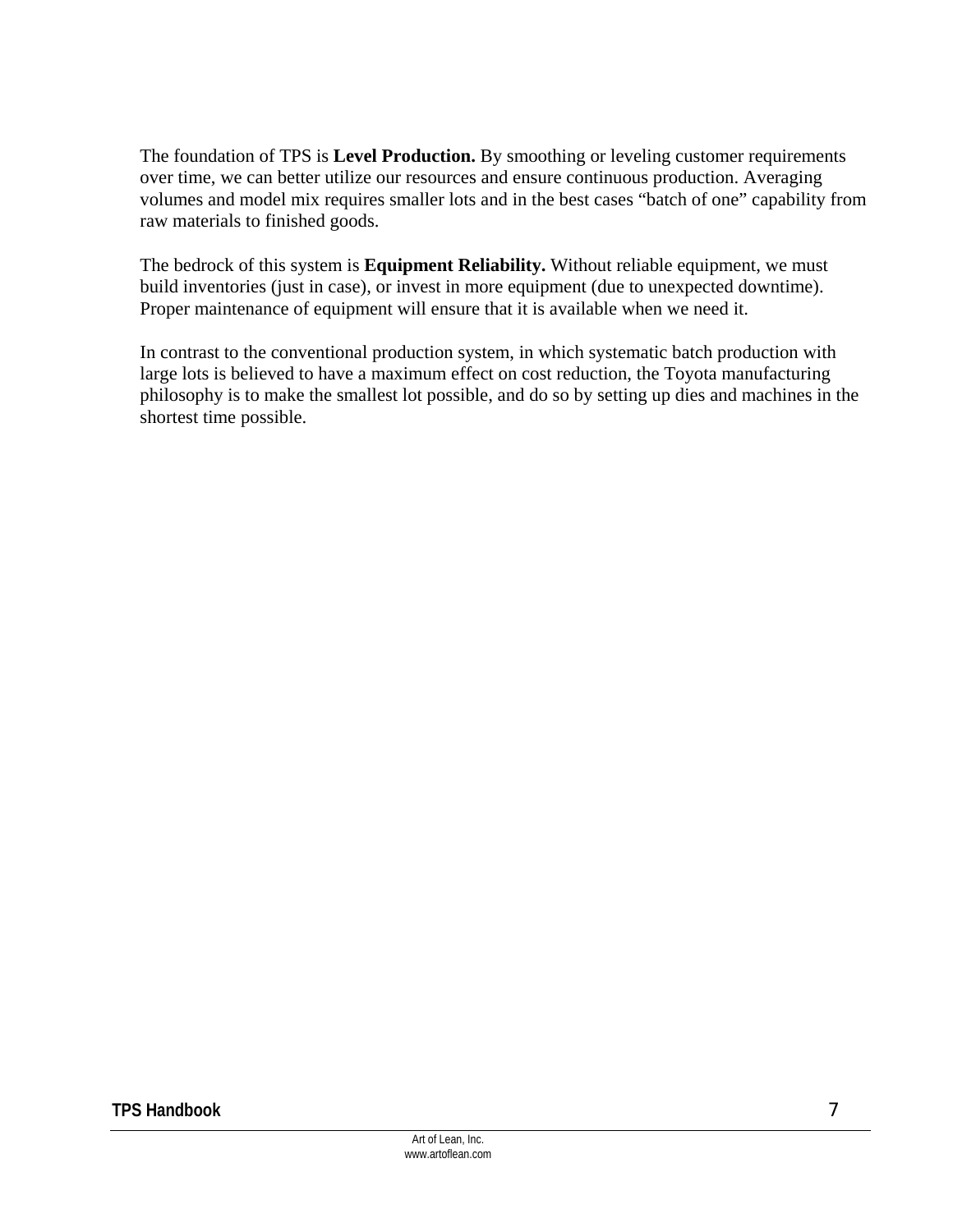## **RESPECT FOR PEOPLE**



### *CRITICAL CONCEPT*

At Toyota, the heart of the system is the employees as individuals and as members of their work teams. Toyota is convinced that the company goals can be reached in the best way through participation of all employees. A major part of the production system is the underlying concept of respect for all employee.

Participation can be exercised primarily in areas where the employee or the work team has sufficient knowledge, or in other words, is competent. That is why we find the word "competence" in the frame around the work team. Competence of individuals or work teams can be increased by learning, e.g., by learning how to apply relevant TPS tools.

Finally the Toyota Production System identifies the four main areas where the production team members can participate in achieving company goals:

- setting and maintaining work standards (standards)
- solving daily performance problems (problem solving)
- participating in the continuous improvement process (improvement)
- organizing teamwork efficiently (teamwork)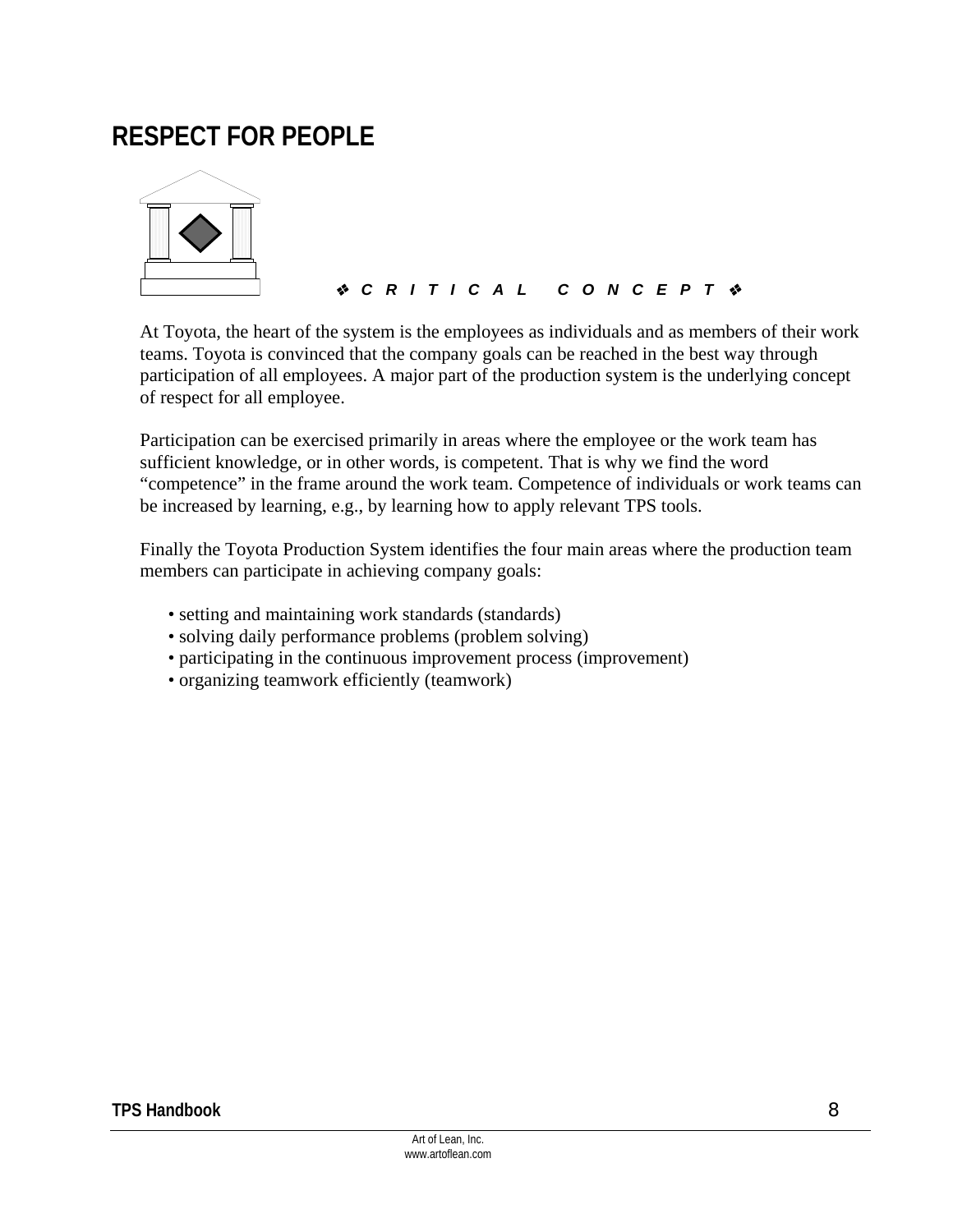## **FOCUS AREAS OF TPS**



The driving force of the Toyota Production system is the **elimination of waste** aimed at ever improving **quality, cost, productivity, safety and morale.** The result is greater satisfaction for our major constituents: our customers, our employees and our investors.

In promoting the Toyota Production System and the concept of continuous improvement, it is necessary to properly understand the meaning of "complete elimination of waste." Waste encompasses all factors that do not add value to the product or service, whether in parts, labor or production process. Continuous improvement efforts are not limited to the production floor. All Toyota employees and teams search for ways to continuously improve their product, process or service.

The best methods today will someday be outmoded. Although our philosophy will remain constant, our methods will be continuously improved.

*CRITICAL CONCEPT*

#### **Eliminating Waste**

It requires constant effort at cost reduction to maintain continuous profits in manufacturing. The prime way to reduce costs is to produce, in a timely fashion, only those products which have been sold and to eliminate all waste in manufacturing them. There are various ways to analyze and implement cost reduction, from the start of designing all the way through to manufacturing and sales. One of the goals of the Toyota Production System, however, is to locate waste and eliminate it. It is possible to uncover a very large amount of waste by observing team members, equipment, materials and organization in the actual production line. In every case, waste never improves value; it only increases cost.

Continuous improvement focuses on the elimination of seven major types of waste.

 **1. CORRECTION/SCRAP 2. OVER-PRODUCTION 3. WAITING 4. CONVEYANCE 5. PROCESSING 6. INVENTORY 7. MOTION**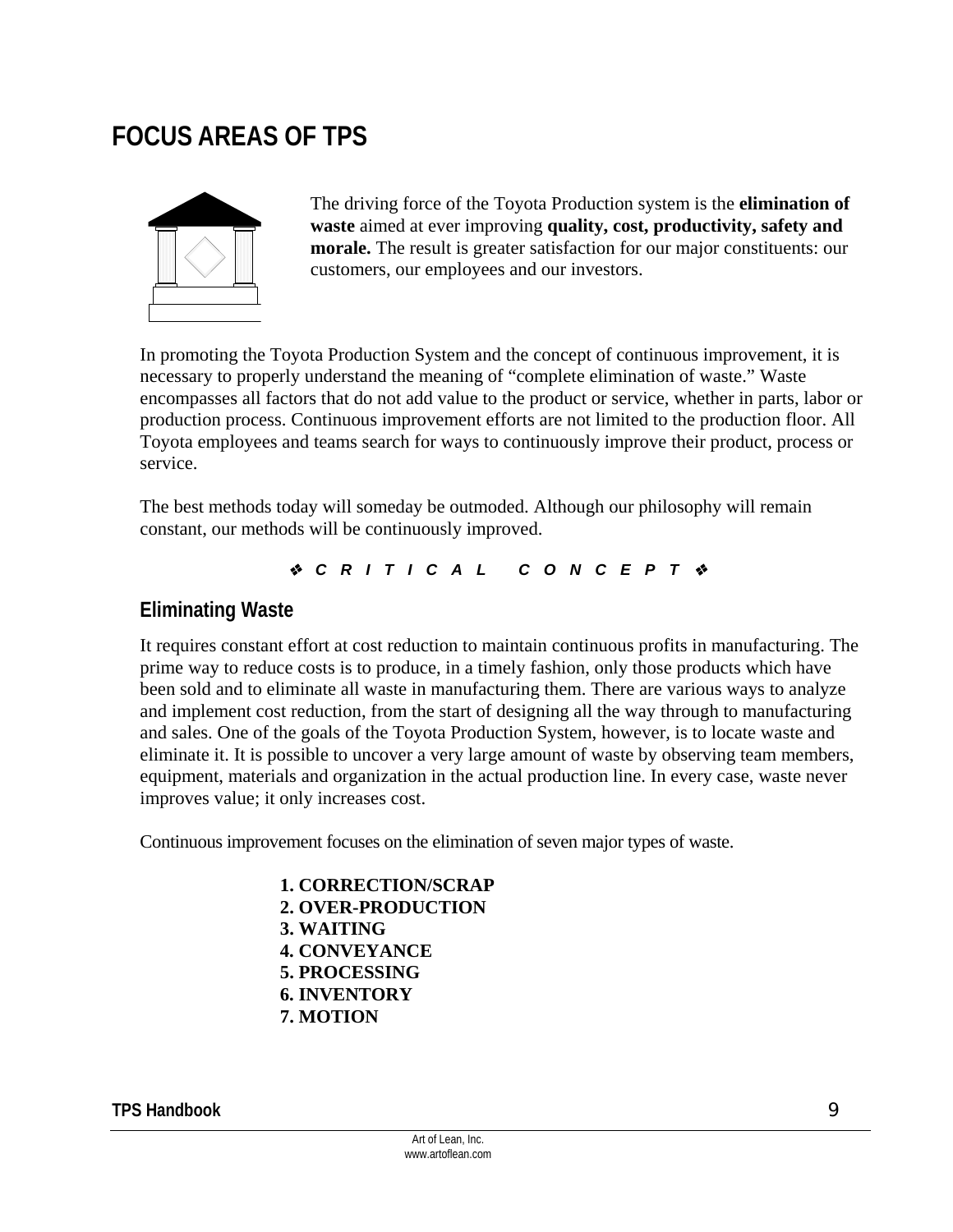## **1. Correction / Scrap**

The waste of correction is a result of poor internal quality. Producing defective products or products requiring repairs adds the cost of extra manpower, materials, facilities and conveyance measures.

Some examples are:

- 1. The waste of extra handling.
- 2. The waste of additional labor.
- 3. The risk of further defects caused by additional handling.
- 4. The risk giving our customer an inferior product.

The waste of scrap is also a result of poor internal quality. When an item is scrapped, the impact is evident in several areas.

- 1. The obvious financial loss related to the part.
- 2. The waste associated with holding extra parts in inventory.
- 3. The labor wasted producing the defective part.
- 4. The waste of handling, moving and discarding the scrap item.

Improving internal quality has a significant impact on the business.

#### **2. Over-production**

TPS pays particular attention to the waste of overproduction. There are two types of overproduction—producing too much and producing too early. Over production invites more waste because it hides problems beneath a veil of inventory.

The following are examples of the waste caused by overproduction:

- 1. Necessity for extra material and parts
- 2. Increase in containers such as pallets and skids
- 3. Increase in conveyance vehicles (forklifts, trucks)
- 4. The growth of stock and increase in labor-hours for stock control
- 5. Increase in storage and warehouse space

The following factors are causes of overproduction:

- 1. A sense of security against machine breakdowns, defects and absenteeism
- 2. Mistaken increases of operational rate and apparent efficiency
- 3. The notion that line stoppages are 'sinful'
- 4. Variations in load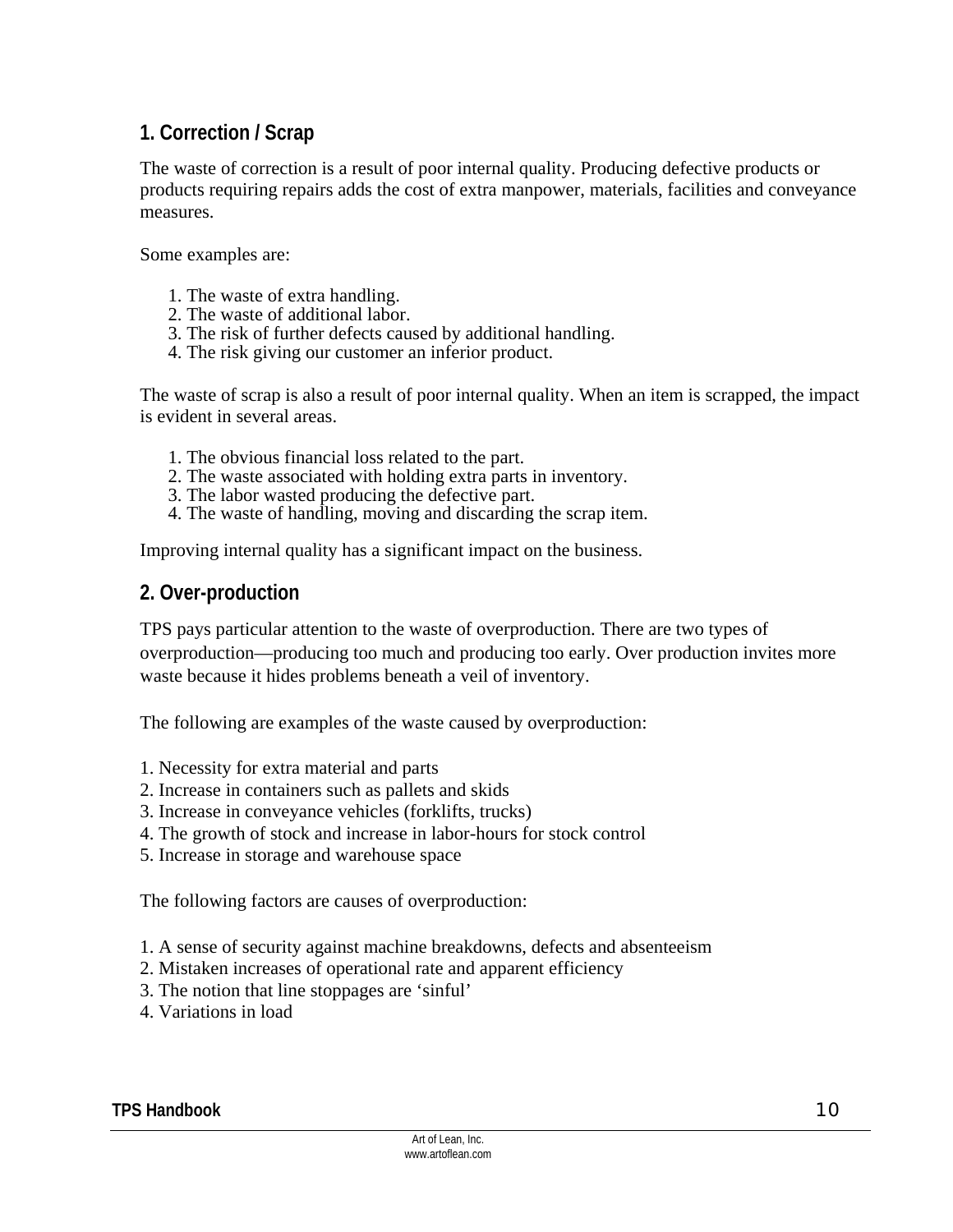## **3. Waiting**

Time is a limited resource. In the manufacturing world, time is money. Customer requirements are calculated to the second. Any waiting due to breakdowns, changeovers, delays, poor layout or work sequence needs to be eliminated. Thorough preventative maintenance and rapid changeovers are essential to global competitiveness. Reducing cycle time by eliminating waiting within the work sequence can also have a profound effect on productivity.

## **4. Conveyance**

Inefficient layouts and facility design results in conveying parts, materials and people more than is necessary. Material should progress from one cell or position to the next as quickly as possible without stopping at any intermediate storage place. Shipping areas should be close to the end of the process. Work teams and support units should be located close together.

## **5. Processing**

Over processing is as wasteful as insufficient processing. A team member, for example, is wasting time and energy if he or she trims 1 mm of flash from a class C area of a PVC window when 6 mm of flash is acceptable. Likewise, a process set to polish a prism for 5.5 minutes when only 4.5 minutes is needed to achieve the required prism finish is wasteful activity. Employees must learn to identify over processing waste, and perform the appropriate amount of processing on parts without spending more time or effort than is necessary.

### **6. Inventory**

Preventing unnecessary inventory is critical to the success of the Toyota Production System. The smooth, continuous flow of work through each process ensures that excess amounts of inventory are minimized. If work-in-process develops because of unequal capabilities within the process, efforts need to be made to balance the flow of work through the system.

Inventory ties up assets such as cash and real estate. Inventory often requires additional handling which requires additional labor and equipment.

## **7. Motion**

Wasted motion occupies time and energy. Ideally all unnecessary movements or actions are eliminated from the work process. Much of this wasted motion is often overlooked because it has become such a part of the process. Work processes should be designed so that items are positioned close to each other. Unnecessary amounts of turning, lifting and reaching are eliminated. The same improvements that eliminate wasted motion often have ergonomic benefits as well.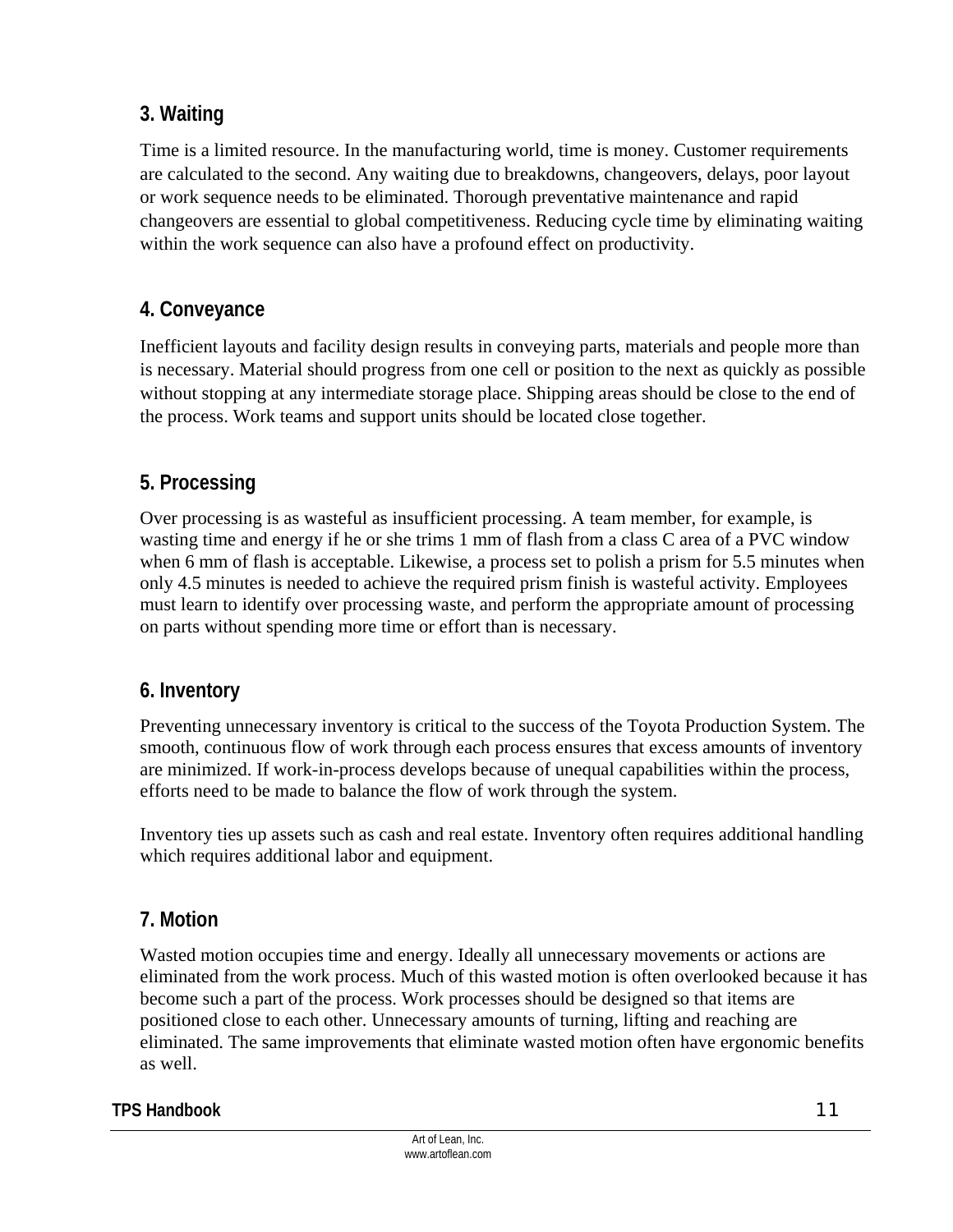The aim of the Toyota Production System is to ensure that all activity adds value to the product. It is irresponsible to allow non-value adding work to continue. This is disrespectful to the employee and compromises our competitive position. By ensuring that all work is value adding we build employment security into the production system.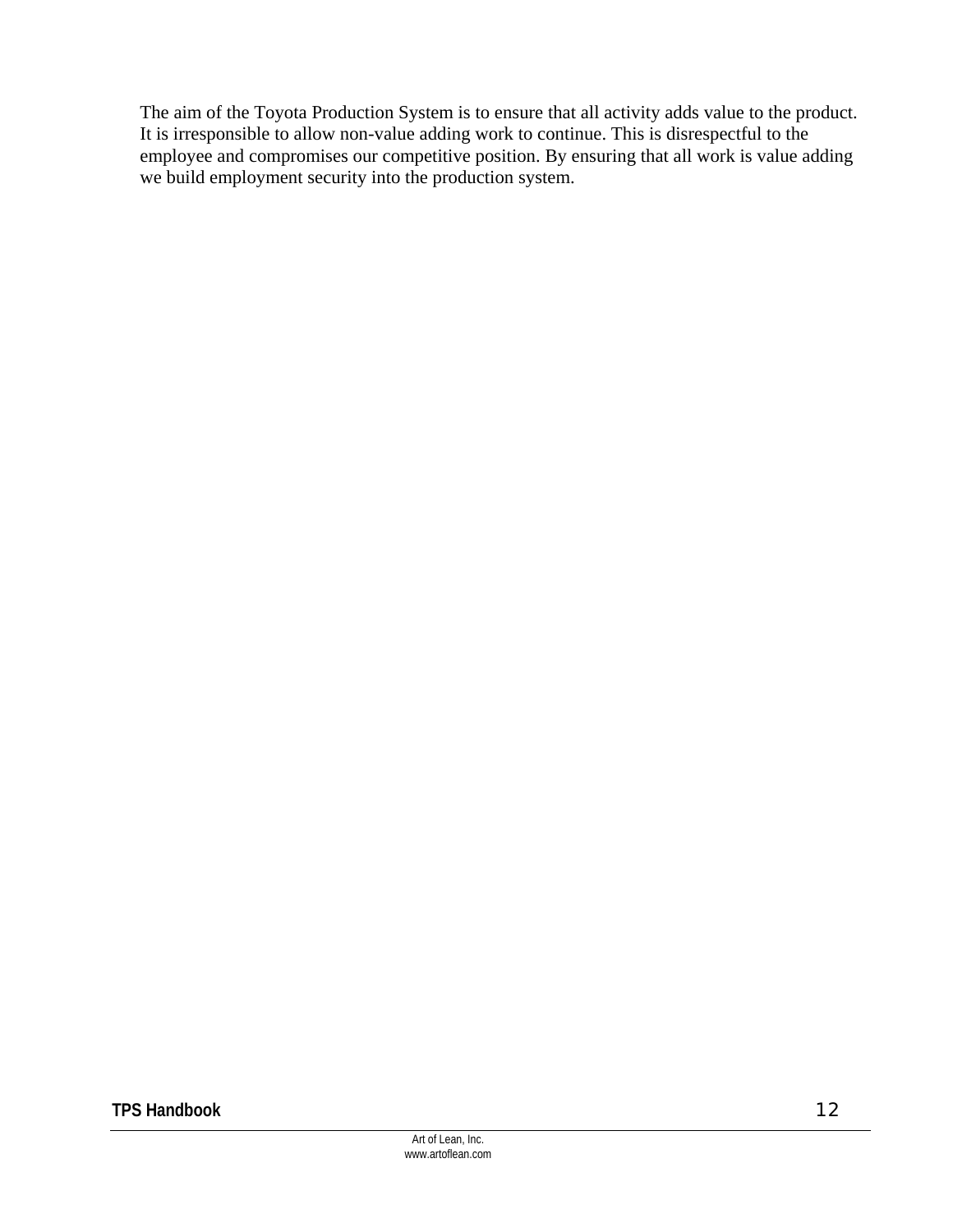## **QUALITY**

Producing high-quality products is paramount for any manufacturing industry and, therefore, must be given priority. Customers will never continue purchasing a product if its quality is poor. In the case of automobile parts manufacturing, safety is considered especially important. Taking shortcuts, doing shoddy work, or in the extreme case, putting a faulty product on a vehicle in the market amounts to an antisocial act, and can have devastating consequences for our company.

Our mission is to supply our customers (internal and external) with trouble-free products. To do this, we must produce products that conform exactly to design quality specifications. Defect-free parts eliminate the wastes of rework and scrap, which in turn reduce our costs. Reducing our costs allow us to remain competitive in an aggressive global market, and increase our market share.

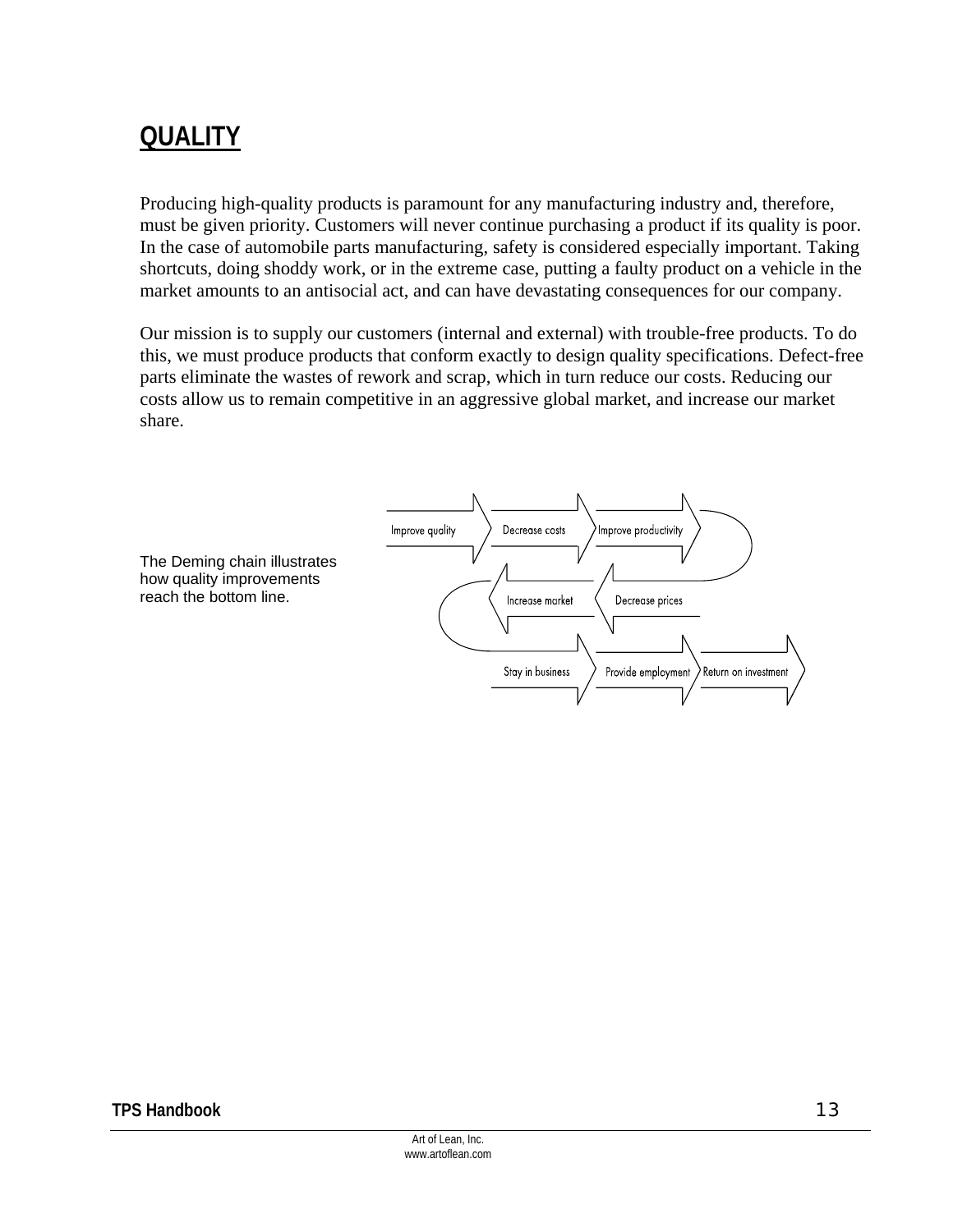## **COST**

### *CRITICAL CONCEPT*

### **Cost Reduction Versus Cost Plus**

The Toyota Production System secures profits through the principle of Cost Reduction. With the principle of cost reduction, the sales price of a product is determined by the customer and market. In addition, our customers are demanding yearly price reductions. In order to maintain margins and profits we must continuously eliminate waste and reduce costs.

### **Cost Reduction ... Profit = [Sales Price - Cost]**

In contrast to cost reduction, there is the cost-plus principle in which price is determined by combining all the costs--such as those of raw materials, labor and other expenses needed for production with whatever company policy decides is needed as profit.

### **Cost Plus ... Sales Price = [Cost + Profit]**



The two formulas are the same mathematically, but there is a great difference in the emphasis each one places on the variables. In other words, cost-plus considers that the cost is fixed while cost reduction considers that the cost can be effectively changed by lean manufacturing methods. In the competitive situation of the automotive parts industry, using the cost plus principle can lead to pricing above and then out of the market.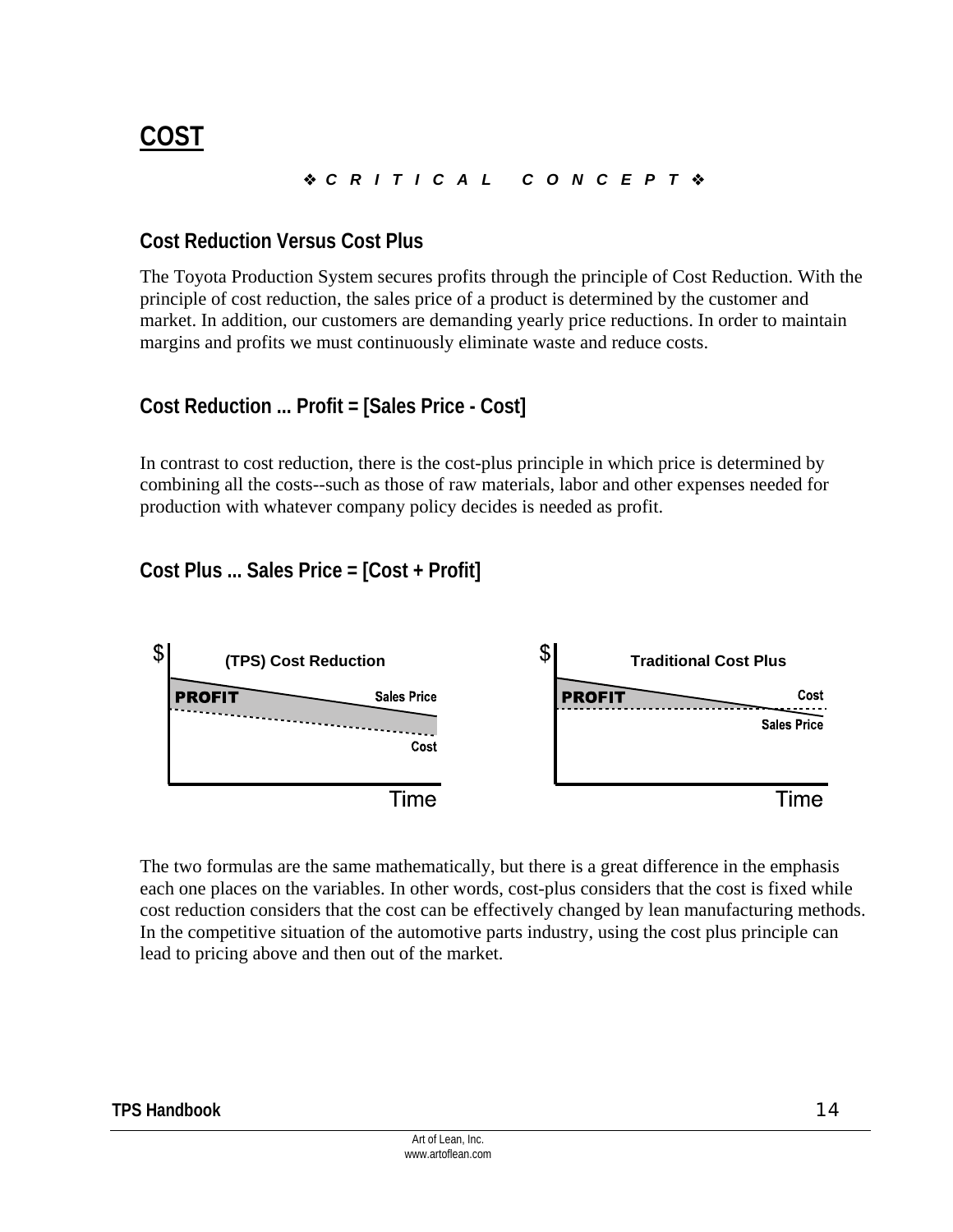## **PRODUCTIVITY**

#### *CRITICAL DEFINITION*

Improvements in efficiency that ignore the production schedule or customer demand will result in the waste of overproduction and push overall company efficiency in the wrong direction. Improvements in efficiency display their value by lowering costs. When evaluating efficiency, the key factor is the necessary production quantity: You must consider how the necessary items can be manufactured with the fewest labor-hours possible in the best time.

## **Apparent Efficiency and True Efficiency**

Apparent efficiency that is achieved by increasing the production quantity within the current labor-hours without regard for sales, is an 'efficiency' only in terms of numbers.

True efficiency is achieved by producing a salable quantity with the shortest labor-hours possible. True efficiency contributes to substantial reductions in cost. If the production quantity is to be increased, consider ways to increase production with the current labor-hours. If the production quantity is to be maintained or decreased, consider how to raise efficiency by reducing labor-hours. Efficiency is used in various ways as a standard for evaluating productivity in equipment or labor, but we must never forget that its criterion is the necessary quantity warranted by sales.

## **Total Efficiency**

When considering how to raise company efficiency by elimination of waste, we must look at efficiency in terms of each process, the line embracing those processes, and the whole plant that contains the line. Pursue improvements in efficiency from lower to higher stages so the improved efficiency encompasses the total system. It is crucial to institute improvements in efficiency with this type of systems approach.

Managers and supervisors tend to think of improvements in efficiency and quality only for their own processes, but they must always consider how local improvements will affect the total operation.

Thinking only about isolated efficiency can easily lead to improvements in apparent efficiency. Always think about the necessary production quantity first.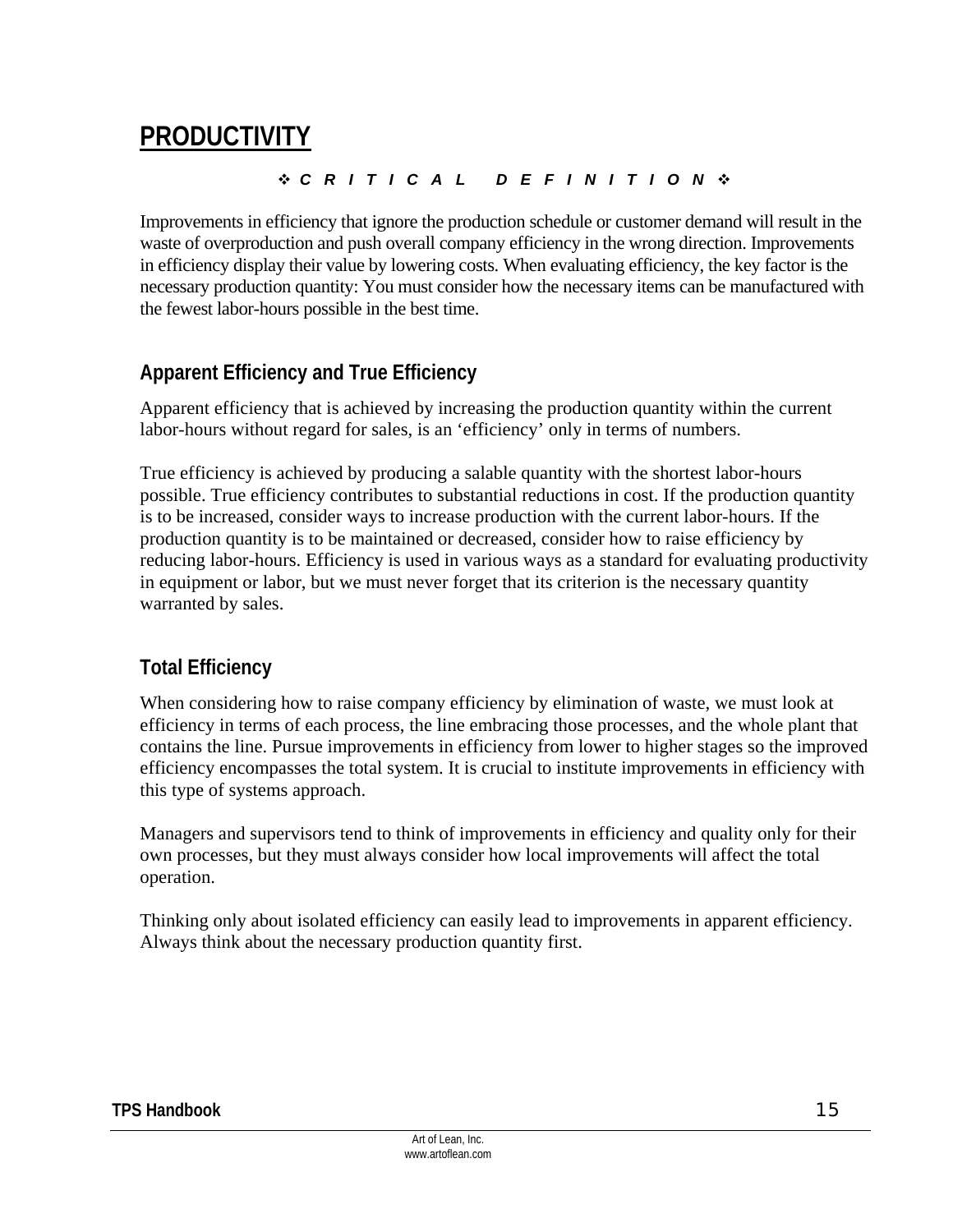## **SAFETY AND MORALE**

In the Toyota culture it is impossible to achieve significant quality, cost and productivity improvements without consideration for safety and morale. Issues that effect individuals are critically important and must be addressed continuously.

## **Safety**

Improving workplace safety is an ongoing topic for continuous improvement. Statistics show a high incidence of accidents occur when an individual is doing something out of the ordinary, the area is unorganized, or when tasks are difficult to perform. Reducing workplace hazards shows respect for people. Every effort should be made to make the workplace as safe as possible. Safety should never be sacrificed in the name of productivity. For this reason, Toyota places a lot of emphasis on standardized work and 5S housekeeping. If proper standards are in place, and adhered to, then the probability for a safe work environment is greatly enhanced.

#### **Morale**

All Toyota employees are expected to contribute to a creative, positive workplace. Since much of our personal identity is a reflection of work experience, pride and integrity are essential for a rewarding work experience.

Continuous improvement recognizes the creativity and problem solving ability of all participants. Leadership must make every attempt to utilize the knowledge, experience and creativity of all employees. This shows respect for the individuals' dignity and worth. Creating an environment of mutual respect, trust, and cooperation is critical for making improvements and maintaining morale.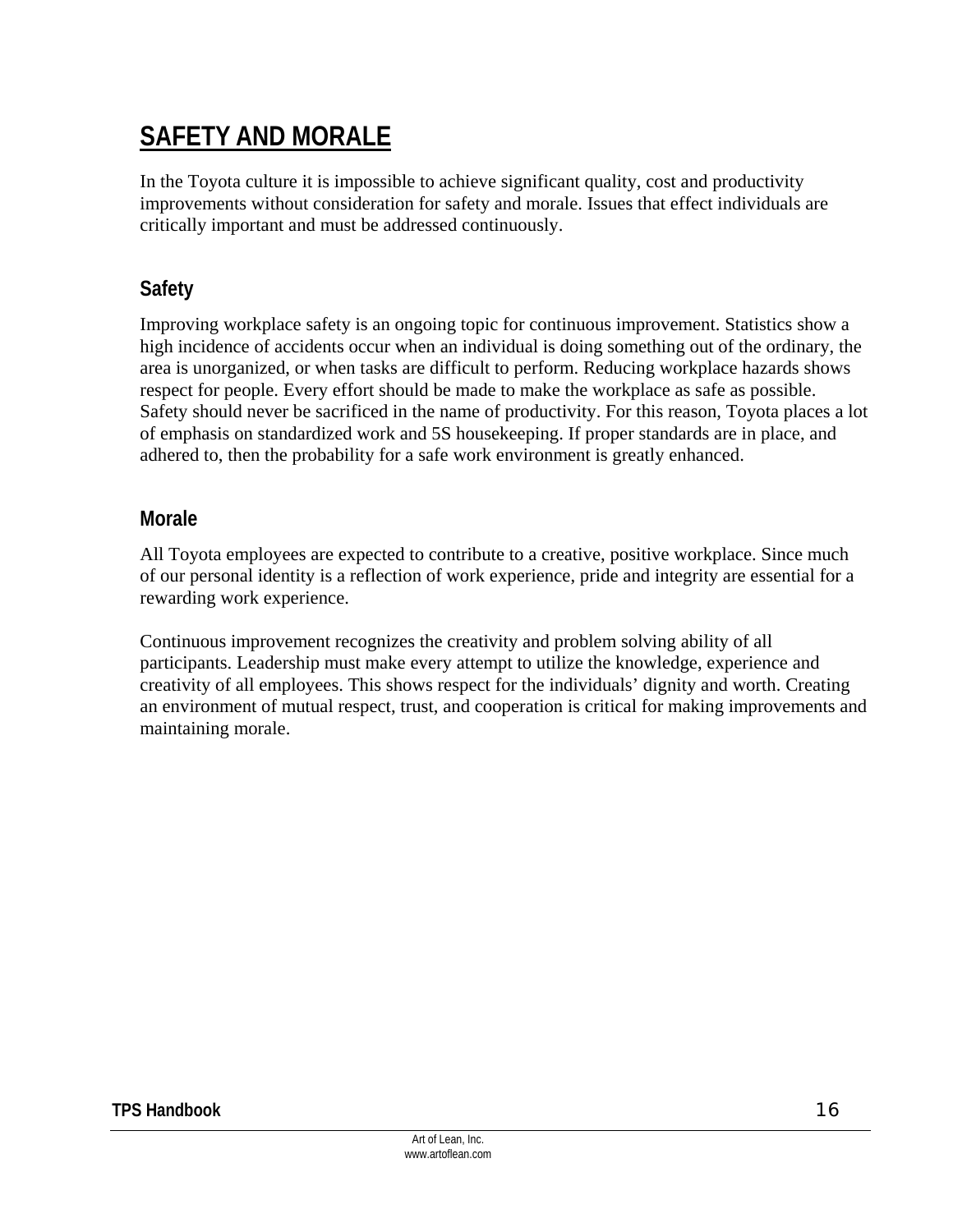## **JIDOKA (BUILD IN QUALITY)**



Jidoka refers simply to the ability of humans or machines to detect an abnormal condition in materials, machines, or methods, and to prevent the abnormality from being passed on to the next process.

The objectives of In Station Process Control are to (1) build in quality by preventing the mass production of defective products, (2) prevent injury to employees or damage to tools, equipment, and machinery when an abnormal condition occurs, and (3) separate human work from machine work. To achieve these objectives, ISPC relies upon an organizational structure that will promote and support the systems and tools that must work in tandem to ensure prompt action is taken when abnormal conditions occur.

### **Ensuring Quality of All Products**

Using conventional methods, finished parts and products are inspected by an inspector before delivery to customers. However, defect-free parts cannot be assured if finished goods are sampled by inspectors. Excuses will not mean much to a customer who gets the one bad unit from among 1,000 good ones.

Generally, defective products are discovered by an inspector and repaired before they make it to the customer. When quality defects are detected in the process, we must determine the root cause, not the symptom, and implement counter measures to eliminate the defect. The stronger the determination not to let defective products out of the plant, the more stringent inspections become, and the more often corrective adjustments and repairs are made.

Inspection carried out by off-line inspectors yields no added value, so efforts are necessary to find ways to manufacture quality products with fewer inspectors. In other words, we must "build quality into the product." Introducing a device into the process that can determine if a wiring harness is mistakenly wired and alert the operator is an example of "building quality into the product".

#### *CRITICAL CONCEPT*

### **Building in Quality**

We want to develop various ways to support our commitment to **"build the quality into the process."** This principle gives team members the responsibility to check quality thoroughly at every stage of their work so that defects are not passed down stream.

Each team member must be aware that "the down stream process is a customer" and must never pass on a defective product. If equipment is defective or operates abnormally, either the machine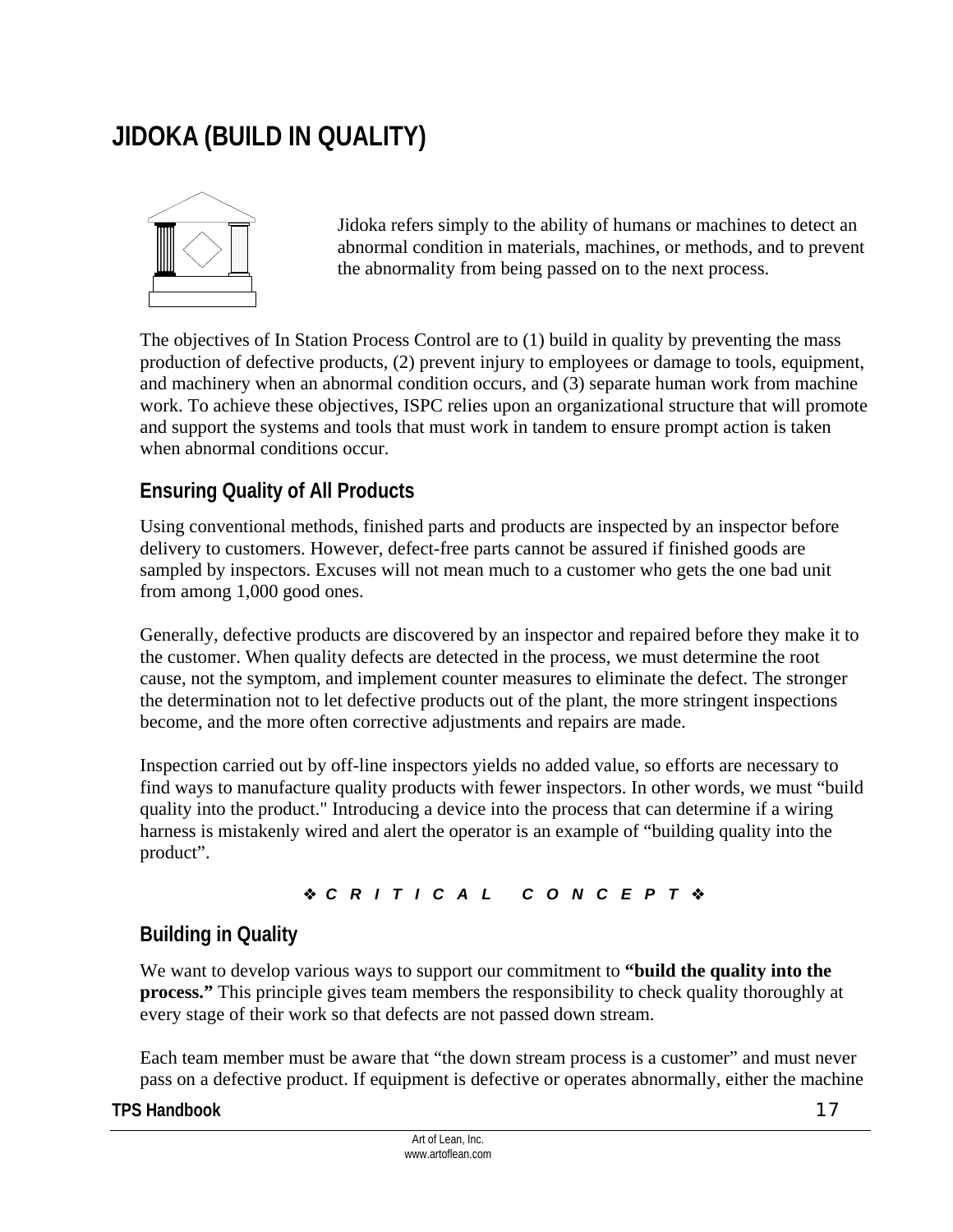itself or some system must detect the problem and stop operation. Mistake proofing devices are often used as simple means for this purpose. This also makes it easier to maintain quality.

In the Toyota Production System, we will take measures and expend much effort to see that, if a defect in quality should occur, we can uncover the root cause and apply counter measures to prevent its recurrence.

## **Building in Quality at Each Process**

In practice, building in quality at each process brings the inspector's function into each process so defects can be uncovered immediately. Only in this way can we ensure that all parts are defect-free at every step of the processes.

If defects are discovered at a downstream process, it does no good to merely correct them, because if the root cause is not investigated and eliminated, the defect will continue to occur. Therefore, in such cases the previous process must be promptly notified of the problem, and the process or department where the defect originated must immediately investigate the cause and institute measures to prevent recurrences.

This brings us to the conclusion that it is important for team members to inspect the quality of each part they produce. One way to insure this is strict observance of the "standardized work" established under the prevailing working conditions at each process.

Standardized Work is devised so that required quality levels can be achieved and maintained. Standardized work weaves visual inspection and inspection using measuring instruments, into the production work performed in each process. If inspection is not interwoven into the process the concept of "building in quality at each process" will not function properly.

### **Inspection Work**

Inspection work is not merely the action of judging whether parts or finished products are good or bad. It also entails--and this we want to emphasize--pursuing the cause of defects, gaining a comprehensive understanding of the circumstances to pinpoint the real cause, and instituting measures to effectively prevent their recurrence. Emphasis on pursuit of real causes is necessary because cursory observation of a defect phenomenon can lead to trying to cure symptoms instead of the disease. For example, a defect resulting from installation of a wrong part might be discovered, but installation of the wrong part may be only a symptom of a more deeply rooted problem rather than the real cause. Careful investigation might reveal that the wrong part was installed because a sketch in the operation instruction sheets is difficult to read, or the instruction sheet itself is prone to misinterpretation, or that parts are not arranged in the order of their installation sequence, or even that a team member is just inattentive.

Defects are reduced by effectively grasping all these factors, then introducing counter measures based on comprehensive understanding. Thus the purpose of inspection work is not to pick out the defective products, but to eradicate the occurrence of defects.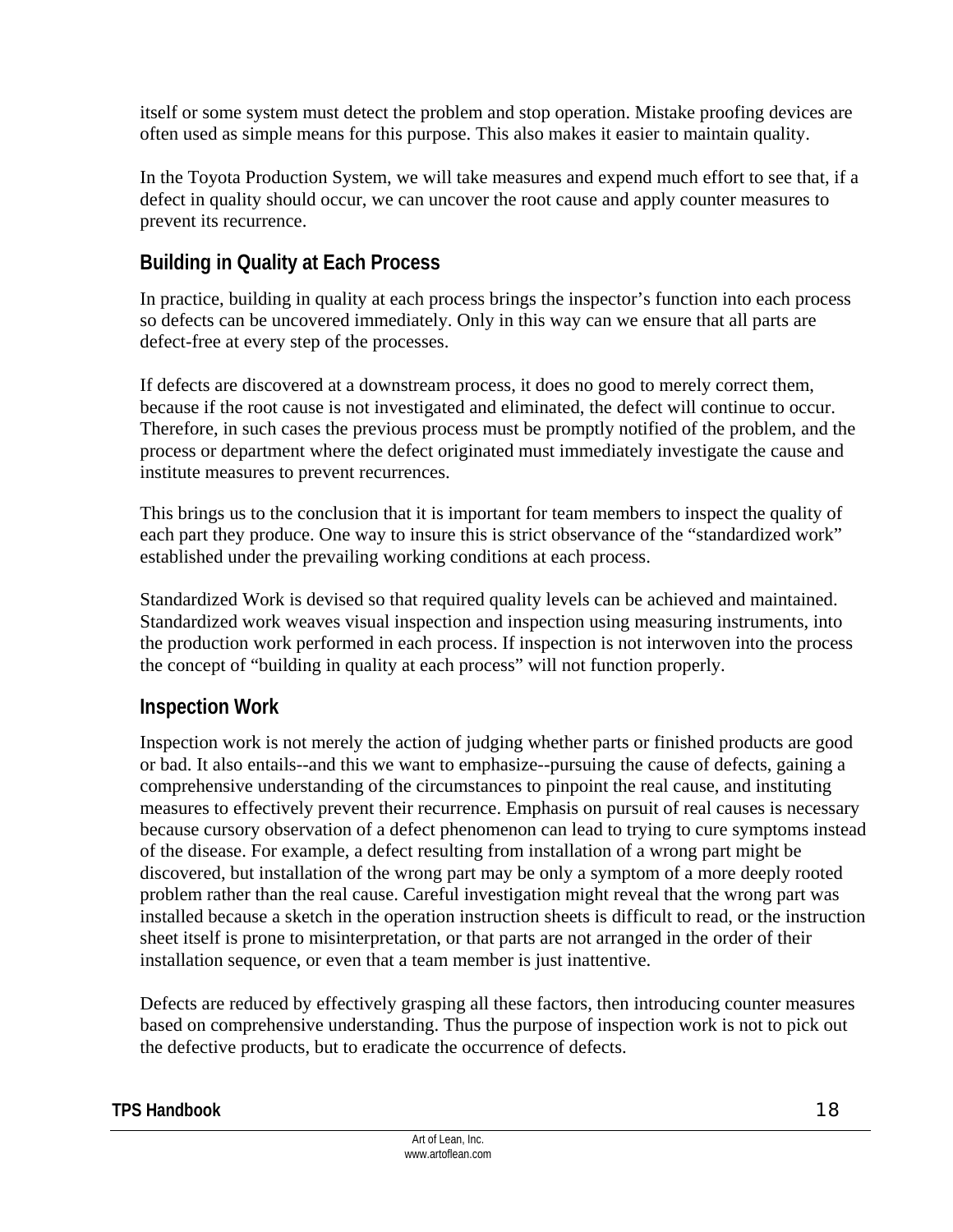In a nutshell, inspection work goes beyond mere diagnosis to encompass full treatment and rehabilitation. It is essential that inspection work be understood in this way.

## **Added Value of Repair Reduction**

Even when everyone in each process is observing standardized work, a few products that require repairs are bound to turn up. Although, ideally, the need for repair work should not occur, it does. It seems to be generally accepted that when repair work is required it will be enough just to make the repairs on a repair line and let everyone else get on with their normal work.

So, in some companies, the necessity for repair is taken as a matter of course. It is important to recognize that repair work requires increased manpower, lowers rates of added value, and raises production costs. Activities such as these should be identified and targeted for elimination.

The prevention of defects and the necessity for repairs can be achieved by aggressively promoting continuous improvement in conjunction with quality. By producing high-quality products and eliminating the need for repairs, not only can labor-hours for repairs be reduced, but so can the labor-hours required for inspection work.

## **Prevention of Injuries and Damage**

In machine intensive production areas, we rely on sensors within the machines and/or equipment to detect when an abnormal condition has occurred, stop production, and signal that a problem has occurred in a specific area. In labor intensive production areas such as assembly, that do not have machinery or equipment with detection systems, we rely on the knowledge and skills of team members to "build quality into the process" and to stop production when an abnormality occurs. By stopping the production as soon as a problem occurs, we can protect employees, prevent damage to equipment and tools that might otherwise cause significant downtime for repairs, and avoid producing parts that may not meet our quality standard.

The first thing to do when production is stopped is to get it operating again, as long as there is no threat to team member safety or part quality. The team leader or support personnel who respond to the signal will work to help resolve the problem and restart production. When production stops, it is important to identify the problem, find the root cause, and implement countermeasures to ensure that the problem does not recur.

### **Human Work and Machine Work**

Human work refers to work that cannot be completed without team member involvement. Examples of human work are picking up or packing parts, unloading or loading parts into a machine, initiating the machine cycle by depressing palm buttons, and generally performing manual operations.

Machine work refers to the portion of work that equipment performs automatically, without operator involvement. Examples of machine work are automatic inspection of parts, automatic conveyance, or automatic molding once the operator has initiated the cycle.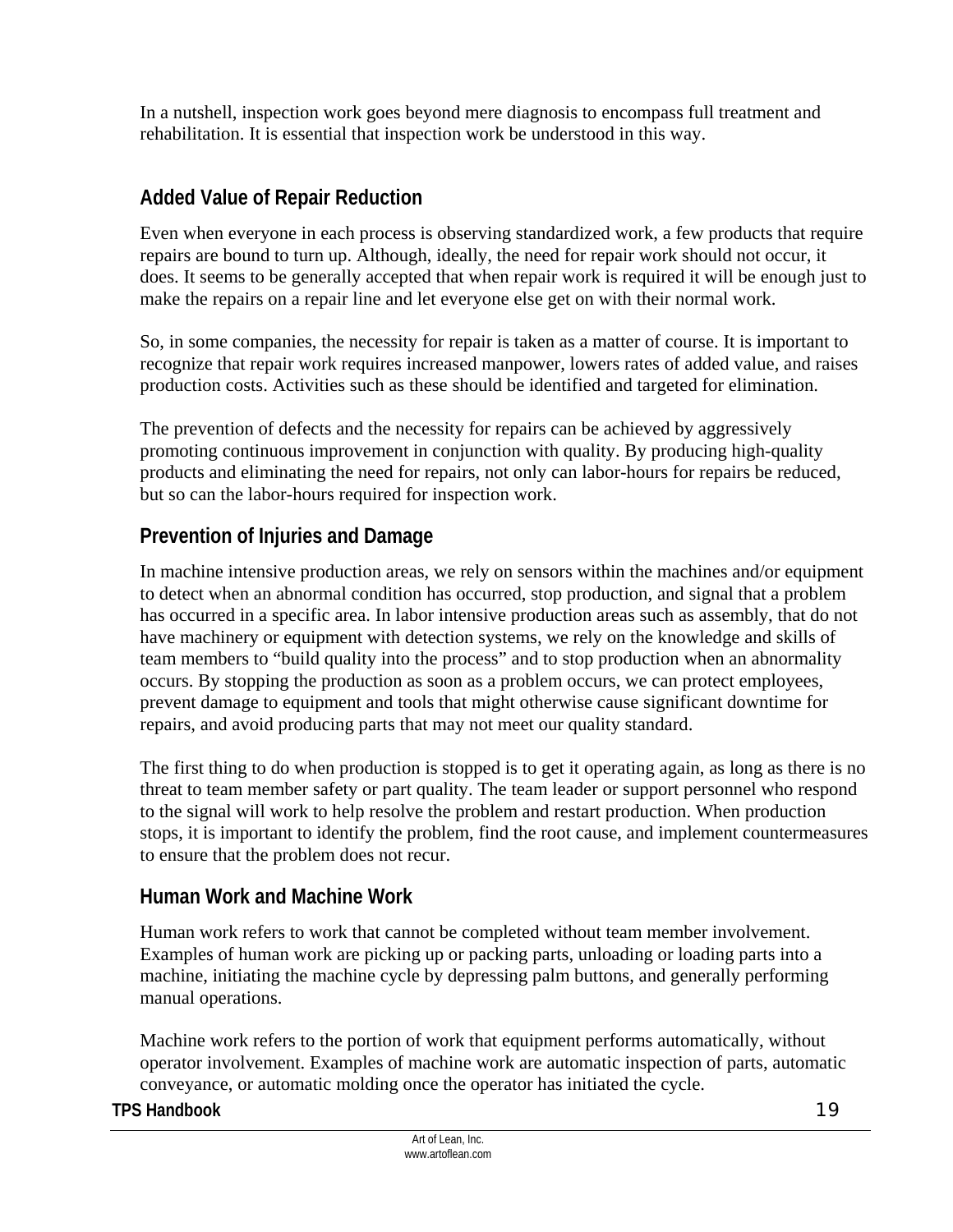By having "smart" machines and equipment that can detect, signal and identify abnormalities, we no longer have to assign a team member to watch the process 100% of the time. Instead, a team member can cover multiple machines, or perform other tasks while operating a machine. This separation of human work from machine work permits the flexibility that we need in order to respond to the changes in customer demand.

### **Standardization**

Standardization is a critical ingredient for Jidoka and Just in Time. Consistency in methods is critical to limiting variation in the process and achieving efficient production in a timely manner. Many documents exist to guide operators, define processes, document standard methods, and train team members. Two common documents posted in the production area are the Standardized Work Chart and Quality Check Sheets.

The Standardized Work Chart is a document, centered around repetitive human movement, that combines the elements of a job into an effective work sequence, without waste. The Standardized Work Chart also serves as a visual control tool for leaders and managers to easily determine if there is a problem in the work area. This document is also used as a tool for continuous improvement and serves as an operator instruction for repetitive work.

Quality check sheets define the quality checks that must be performed by team members in the work area. It provides instruction on which characteristics are to be checked, the required specifications to be met, what inspection method is used, where data is recorded, the frequency of the quality check, and what the inspector must do if there is a problem.

In addition, there are other procedures and documents that provide instruction on how to perform other production activities, such as final audits, first article inspection, etc. These procedures, as well as team member training, 5S for work areas, and work standards defining production processes, are tools that help support the pillar of Jidoka. The procedures, tools, and documents not only help to minimize variation in manufacturing processes, but also aid in problem identification and resolution.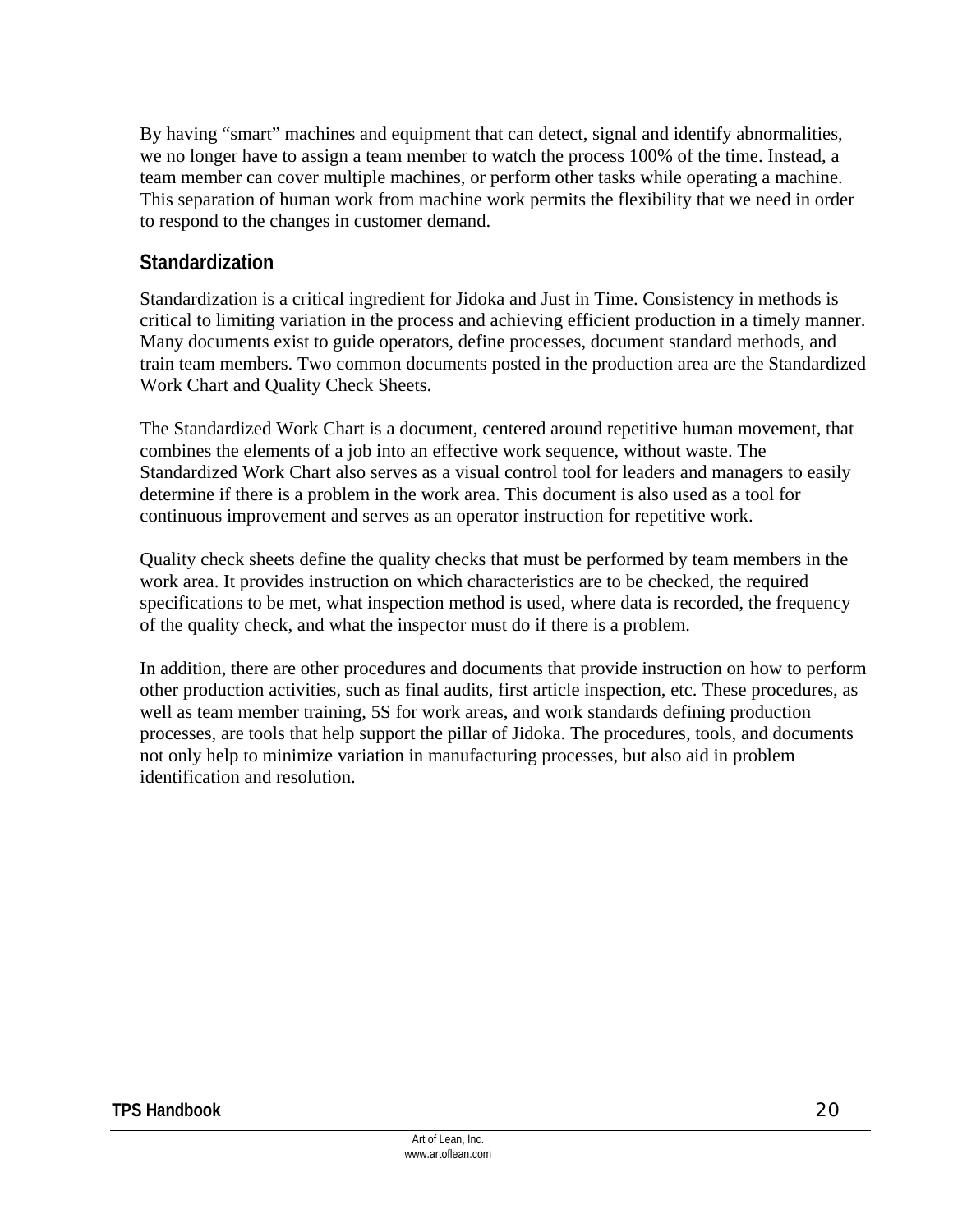## **JUST-IN-TIME**



The Just-in-Time (JIT) philosophy advocates: **producing and/or delivering only the necessary parts, within the necessary time in the necessary quantity using the minimum necessary resources.**

Ideally, the appropriate number of parts are produced and immediately shipped when the customer order is received. Upstream processes and suppliers deliver exactly the appropriate quantity of components when the downstream process needs them. In this situation there is no need for inventory.

Eliminating all inventory and work-in-process (WIP) is impossible in the practical sense. The key to manufacturing efficiency is continuously decreasing the quantity of each in the system.

There is a general tendency to react to problems by accumulating a reserve of stock based on an estimate of quality defects, equipment breakdown and team member absenteeism. Toyota, however, is opposed to using stock build-up to counter these problems. Keeping excess stock means the various production problems are hidden or glossed over. This makes it impossible to establish a work site with a strong constitution.

Stock used to compensate for production halts due to defects or machine and equipment breakdowns hides the fact that these are problems. This hides the need to forestall problems, prevent their recurrence, or improve the operational rate when defects or breakdowns occur. JIT manufacturing helps identify opportunities for perfecting processes rather than creating space for inventories.

A key element of the Just-in-Time philosophy is the Pull System. The Pull System is described on the following page.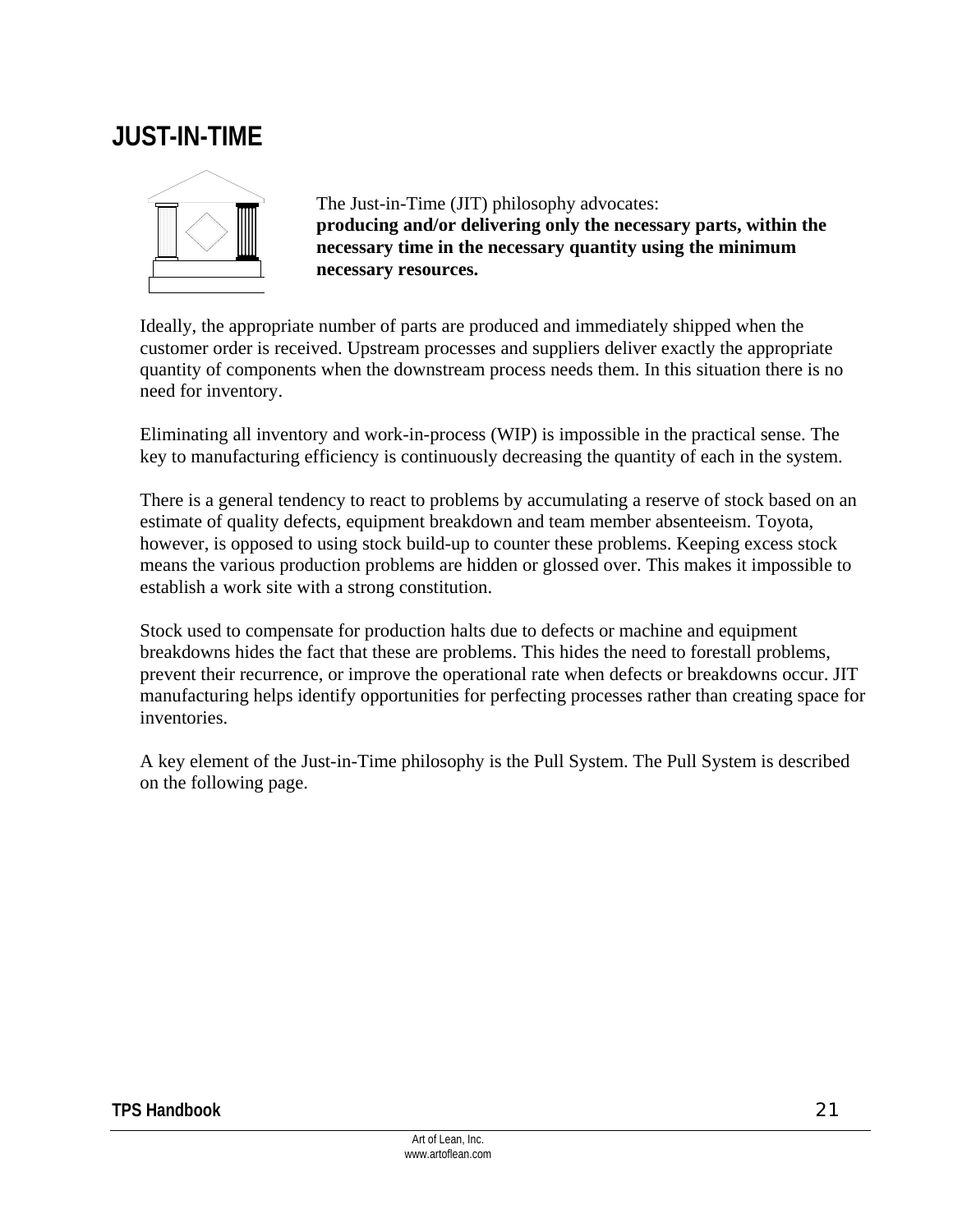#### *CRITICAL CONCEPT*

### **Pull System**

In conventional production systems, parts produced by one process, as defined by the production schedule, are delivered to following processes even if they are not yet needed there. This method may be good when parts can be produced on schedule throughout the whole process. But if just one process has trouble and the line stops, the processes directly related to the troubled one will suffer from either a shortage or a backup of parts. This is called a "push" system.

#### **The pull system eliminates under or over production by limiting production to those parts demanded by the next downstream process.**

A typical vending machine is a good example of a pull system in action. The customer 'pulls' the items needed, in the quantity needed, at the time needed. The supplier replaces (fills up) only those items 'pulled' by the customer.

For a preceding process to produce the requisite quantity of parts all production processes must have people, equipment and materials that can manufacture the parts "just-in-time." If the downstream process' demand is irregular in quantity and time, the upstream process must proportionately increase or decrease output to compensate for the irregularity.

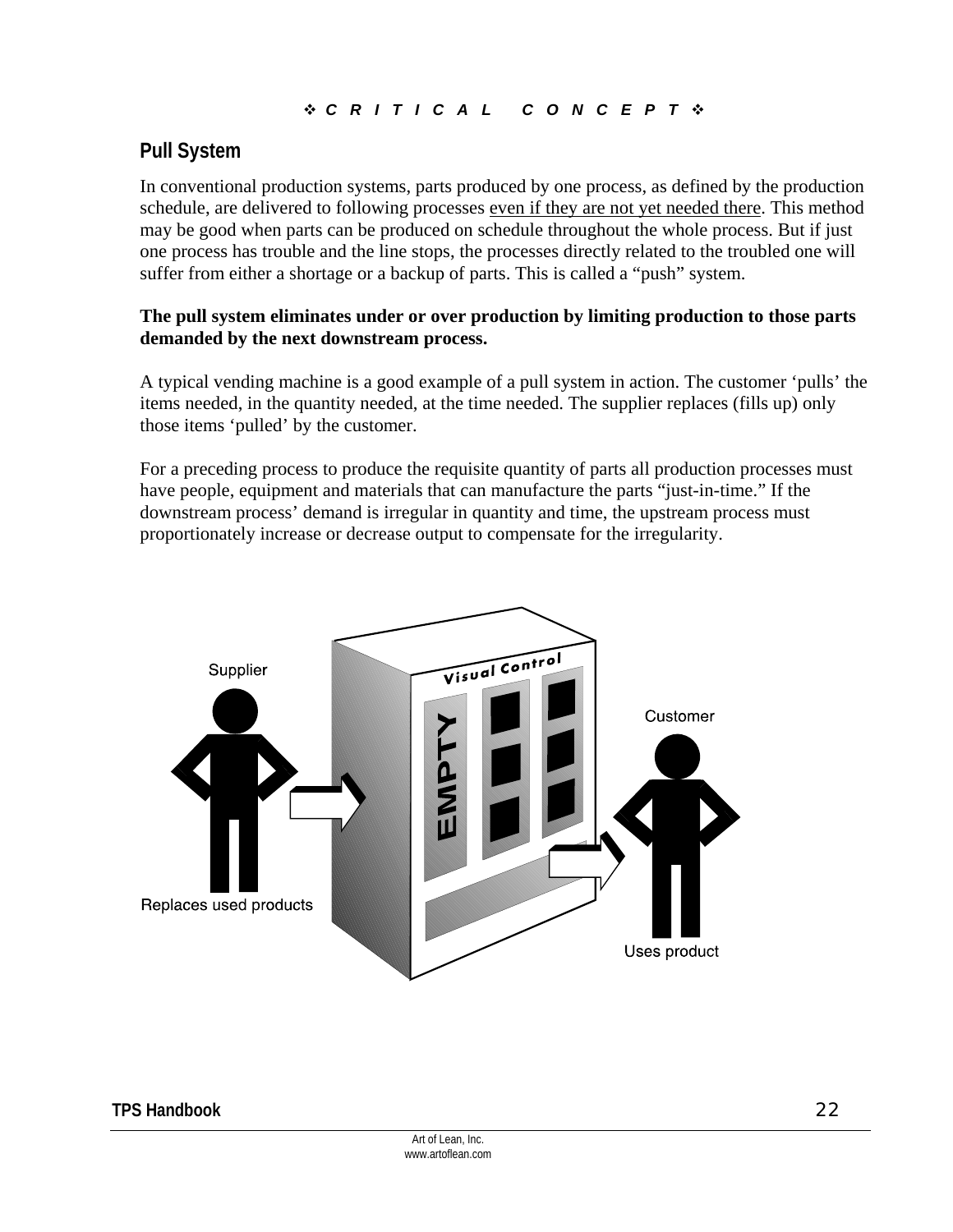## **Kanban**

A visual sign or signal that conveys a set of instructions to either withdraw parts or produce a given product is called a kanban.

Kanban is generally recognized as a card that passes between processes, communicating information as to what materials to replenish. To further define kanban, it can be said that there are two main categories:

- Withdrawal kanban: a license to take from a stores or central market area, or
- Instruction or signal kanban: a license to make a product, such as telling a molding machine to run a set number of product B.



All curved arrows represent the direction of information flow through Kanban. Straight arrows represent the flow of materials or product.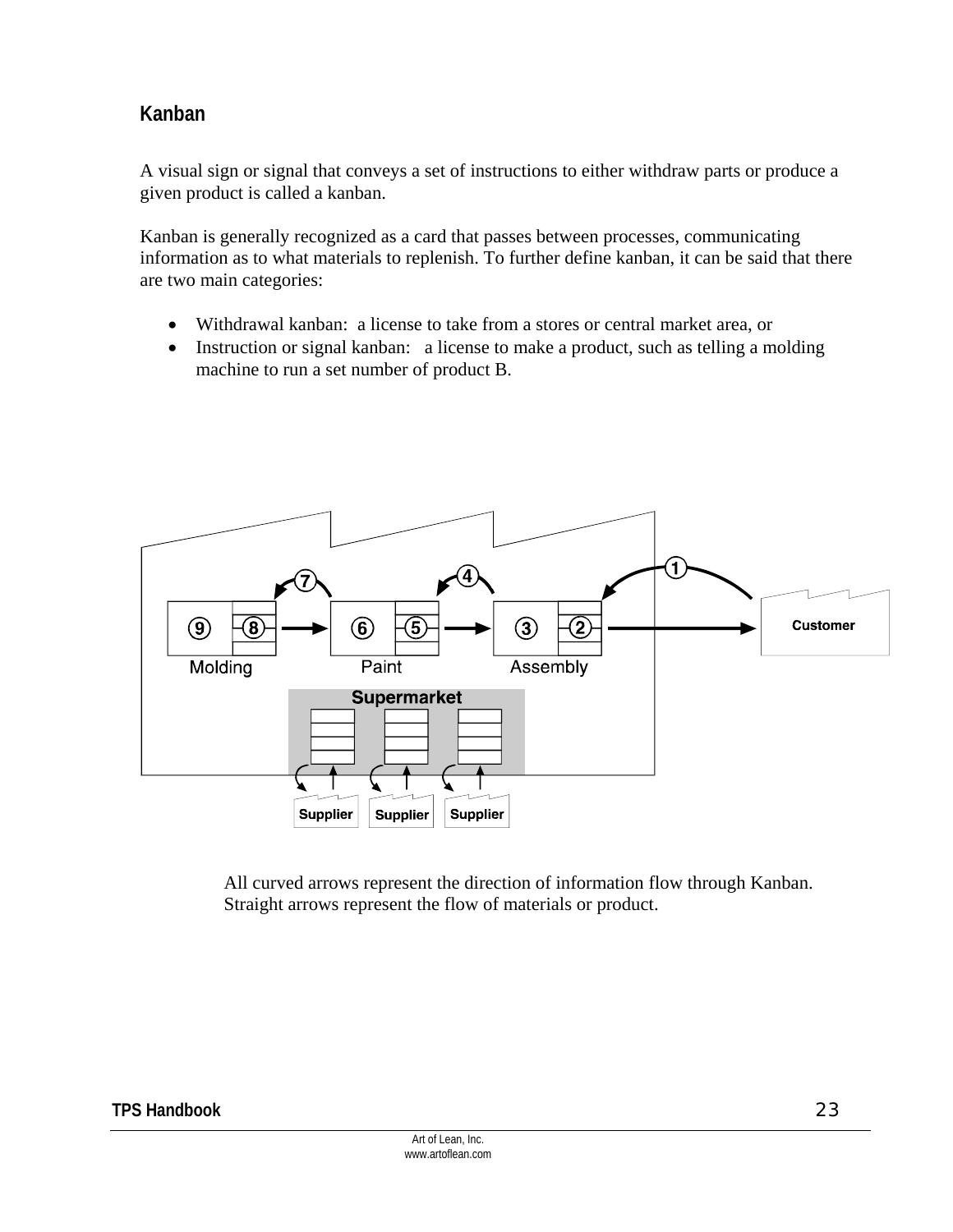The pull system, using appropriate kanban, allows material to flow through manufacturing. Using the picture from the previous page as a guide, you can follow the flow of material and information through each process.

- 1. Production starts when the customer returns Kanban for replenishment of purchased parts.
- 2. The customer order is shipped from final bank. (Finished Goods Area)
- 3. Final assembly produces and replenishes the final bank.
- 4. Corresponding component needs are communicated with a Kanban that travels upstream.
- 5. Those needs are filled by the line side market area.
- 6. The paint process then replenishes the market area.
- 7. Corresponding component needs are communicated with a Kanban that travels upstream.
- 8. Those needs are filled by the line side market area.
- 9. The molding operation then replenishes only those items depleted from the market.

The supermarket area is replenished by suppliers as items are depleted.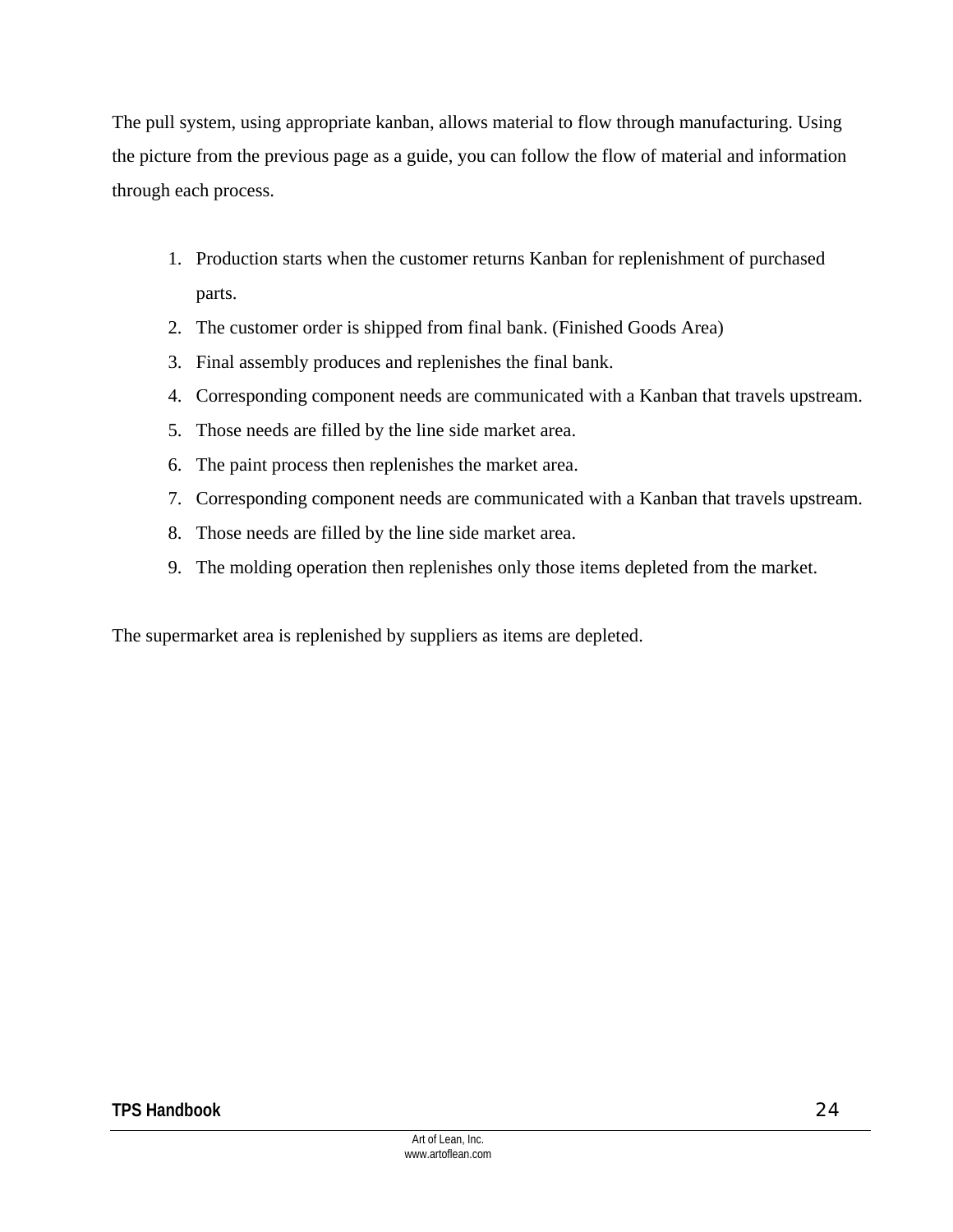## **LEVEL PRODUCTION**



#### *CRITICAL CONCEPT*

**Leveled production is the averaging of model mix and volume of production, over a given time.** 

The final process assembly line must produce all the different models in a continuous sequence and limit the fluctuations in scheduled production requirements. By leveling the volume and mix at the final process, we also level the output requirements of any upstream processes. The ability to take advantage of the smaller incremental production requirements results in more frequent changeovers, smaller batches and smaller WIP (work-in-process) inventories.

A downstream demand for 100 units per day can be produced in a lot size of 1,000, once every 10 days or it can be produced "Just-in-Time" in the lot size of 100 units every day. The lot size of 1,000 creates an average inventory of 500 while the daily lot of 100 units creates an average inventory of 50. The direct benefits of the smaller lot size are:

- 1. The money invested in materials and inventory is dramatically decreased.
- 2. The warehouse space needed to store the extra materials and parts is eliminated.
- 3. The ability to respond to manufacturing problems is improved.
- 4. The potential for producing large quantities of defective parts is decreased.
- 5. The level requirements place no excessive burden on employees or equipment.



### **Level Scheduling Reduces Inventory**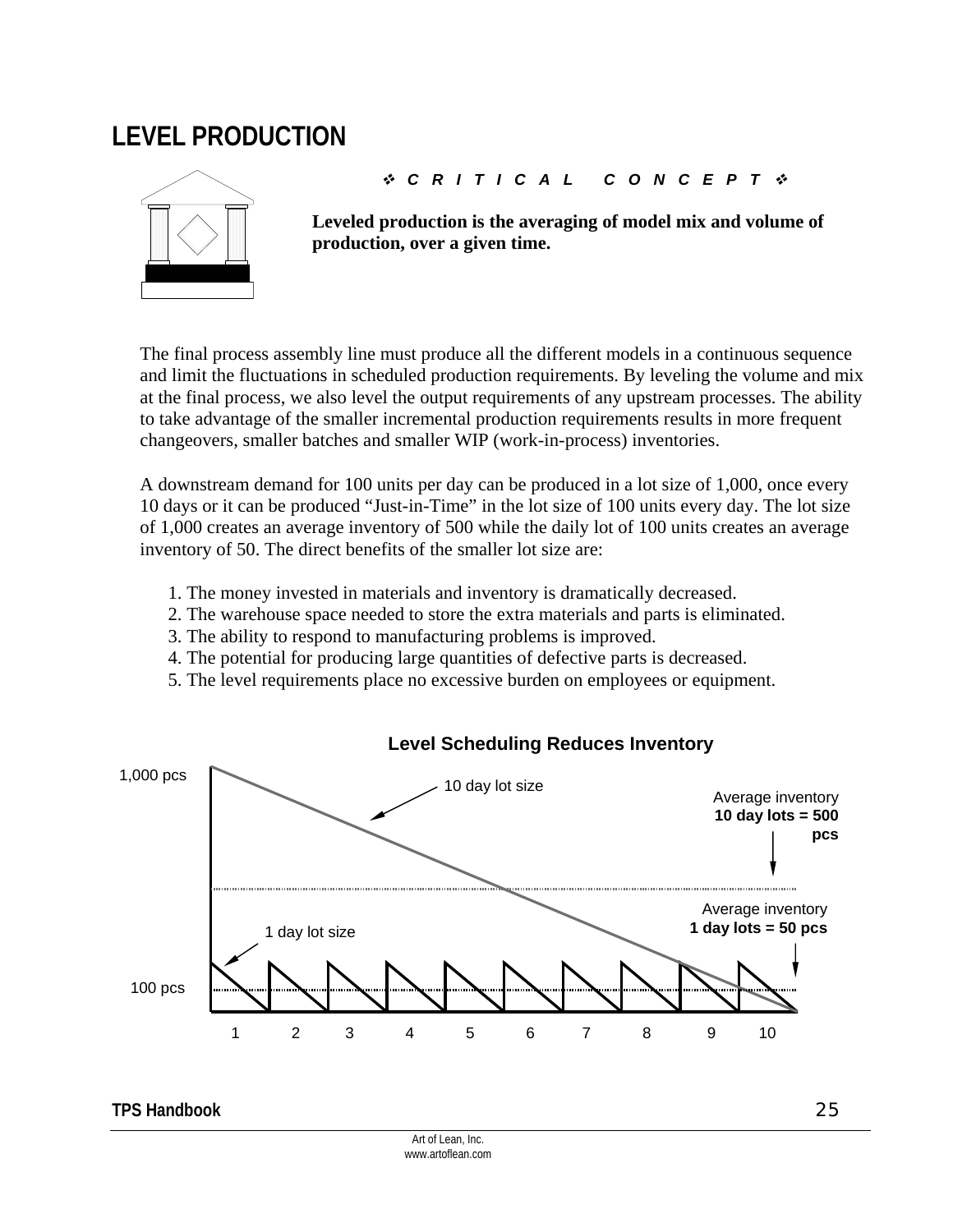## **Takt Time**

The leveling of the production quantity means that one product should be manufactured in a given number of minutes and seconds. This time is called the "takt time." This is based on the average quantity required by the customer.

Takt time is calculated using the following information:

- time available for manufacturing for the same period of time
- customer requirements for a period of time

For example, an assembly area must make 2,500 units of product A and 17,500 units of product B in a month. The area work is scheduled for two eight hour shifts, and has a morning break of 10 minutes, lunch break of 20 minutes, and afternoon break of 10 minutes.

The first step in calculating takt time is to establish customer requirements for a single shift. The customer requires a total of 20,000 units for the month. If there are 20 work days in the month, the customer requirement per shift is 20,000 units  $\div$  20 days  $\div$  2 shifts = 500 units per shift. The second step is to determine the time (usually in seconds) per shift available for manufacturing products. The shift is scheduled for 8 hours or 480 minutes. We will subtract 20 minutes for breaks and 20 minutes for lunch. The time available is 480 minutes - 20 minutes (breaks) - 20 minutes (lunch)  $=$  440 minutes or 26,400 seconds. Once customer requirements and time available have been figured out for one shift, then we calculate takt time.

|               | Time Available               | $26,400$ sec per shift |                  |
|---------------|------------------------------|------------------------|------------------|
| Takt time $=$ |                              |                        | $= 52.8$ seconds |
|               | <b>Customer Requirements</b> | 500 units per shift    |                  |

Using the takt time to determine production quantities makes it easy to organize the equipment, labor-hours, and other factors necessary for effective production. **If only one type of item is manufactured, level production is possible by leveling only the quantity.** If multiple types are manufactured, however, the leveling of the types is necessary to avoid the waste that leads to lowered efficiency.

The leveling of the types means that the required production quantity ratio for all types is manufactured in a series. For example, if the production quantity ratio for products A, B and C is 2:1:1, respectively, and different types will be produced consecutively in the sequence A, A, B, C, A, A, B, C ... and so on.

Production carried out in this fashion makes it possible to pull parts from a preceding process without causing any fluctuation in quantity and types. The preceding process also need not have additional stock, labor-hours and equipment.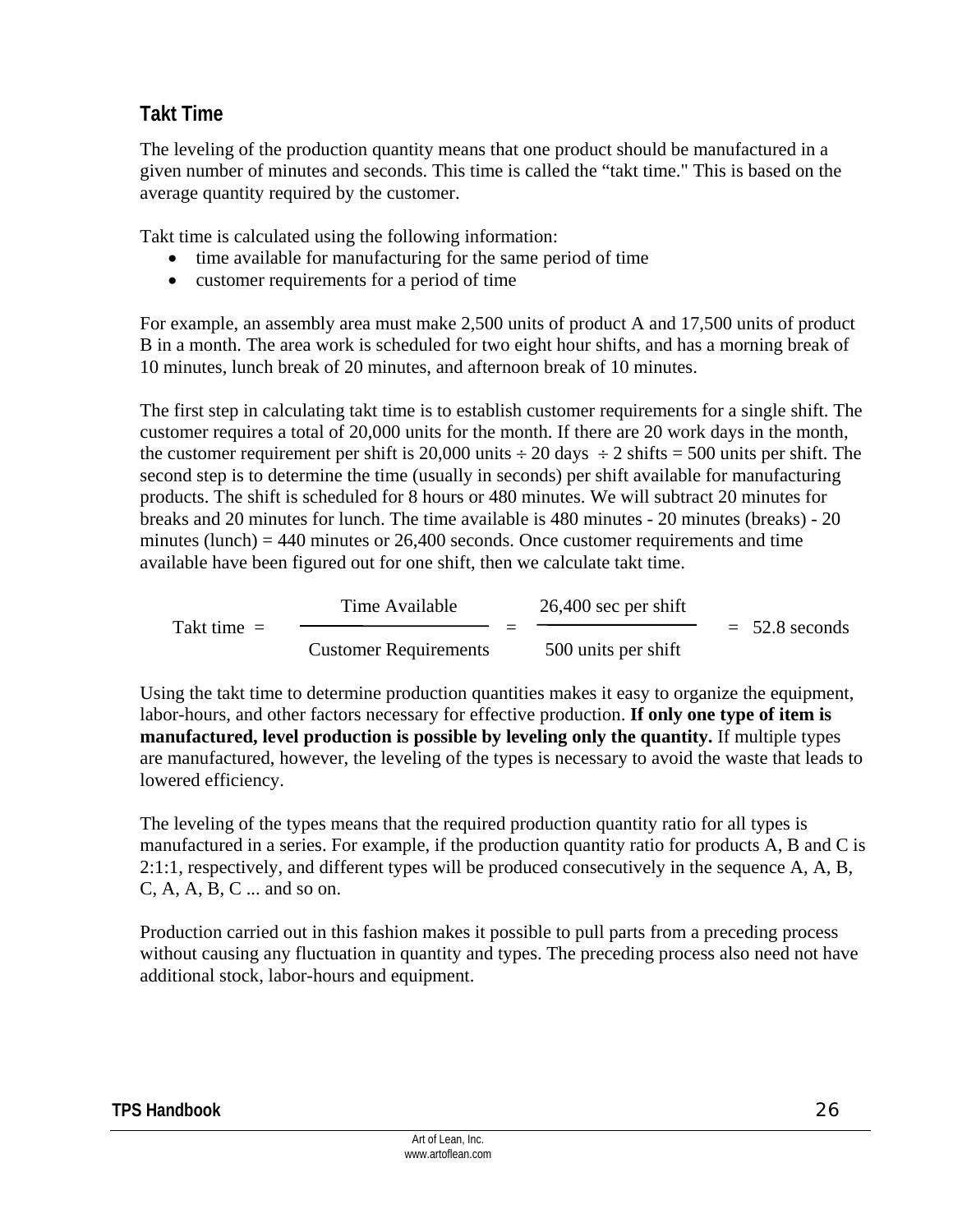## **Production Leveling by Type**

Production leveling by type:

- decreases work in process requirements
- decreases finished goods inventory



In this basic example, the production quantity ratio for basketballs, footballs and soccer balls is 2:1:1 respectively.

### **Continuous Flow Processing**

Eliminating the congestion of parts within a process or between processes and achieving sequential flow production is called "continuous flow processing."

Those places in the production process where a flow has not been established produce considerable waste. In the case of parts that require many interim processes for completion, a failure to achieve flow before the end of the sub-production cycle will be critical. The reason for this is that the intermediate set-up parts will accumulate before and after the various equipment and machines, and the order in which the parts enter the first process and the order in which they exit the last will bear no relationship to each other.

In the ideal situation a product will travel from one process to another in a single sequential flow. However, some processes will always be batch driven. Examples at Toyota include molding, paint, die cast, and prism grinding. These processes, which must use lot production, should try to achieve production flow by keeping the lot size as small as possible. For this, it is important to set up equipment in a short time.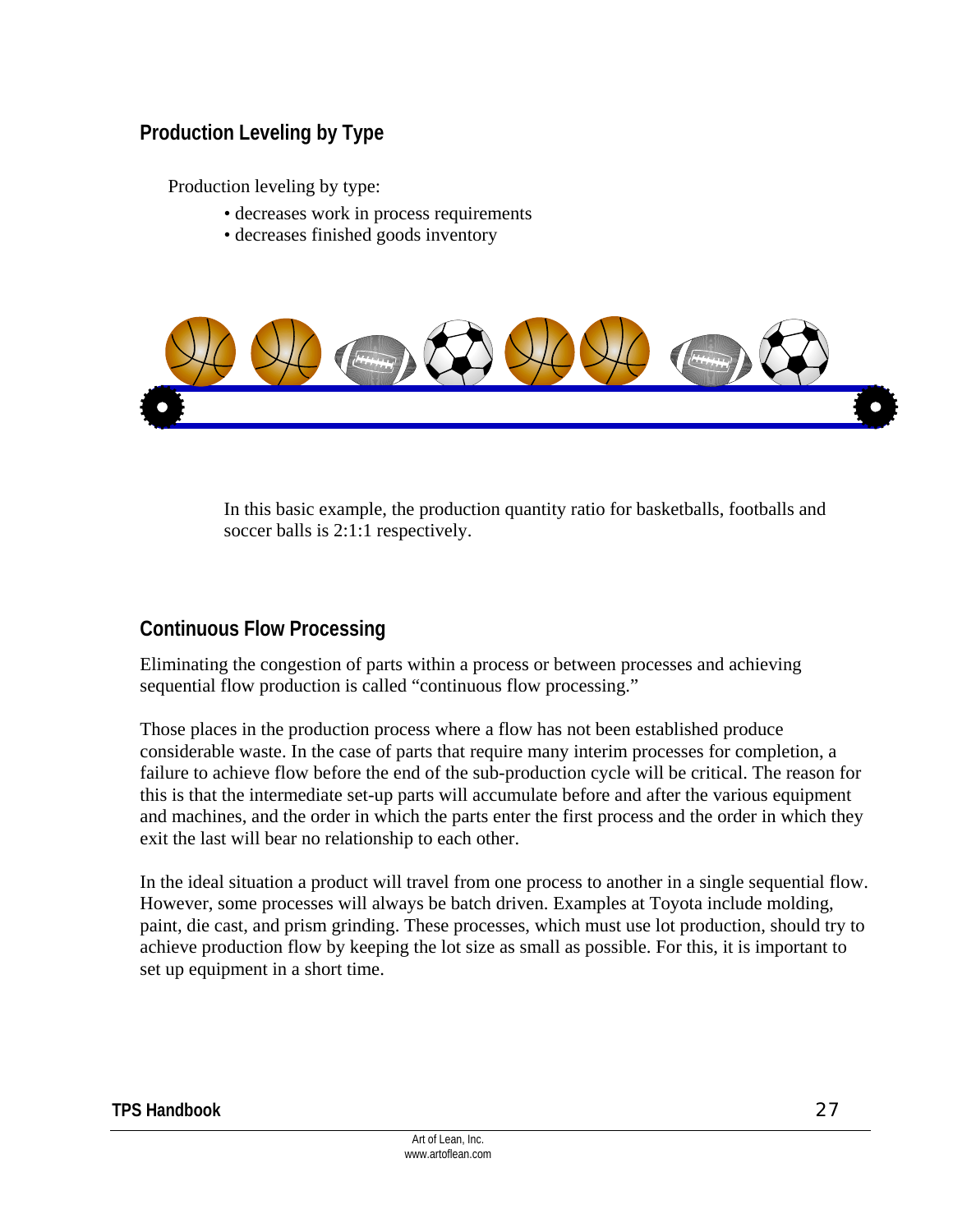## **Continuous Flow vs. Batch Processing**

The following illustrates the differences between continuous flow processing and batch processing.

#### **BATCH PROCESSING**



#### **CONTINUOUS FLOW PROCESSING**



Continuous Flow Processing: • decreases work in process (WIP) requirements

- decreases floor space required
- often improves labor efficiency
- shorter lead times
- fewer defects
- can easily shift production among different types

|                       | <b>Batch</b><br>Processing | <b>Continuous Flow</b><br>Processing |
|-----------------------|----------------------------|--------------------------------------|
| Daily Demand          | 100 pieces                 | 100 pieces                           |
| <b>WIP</b>            | 400 pieces                 | 3 pieces                             |
| <b>Finished Goods</b> | 100 pieces                 | 100 pieces                           |
| Lead Time             | 30 cycles                  | 3 cycles                             |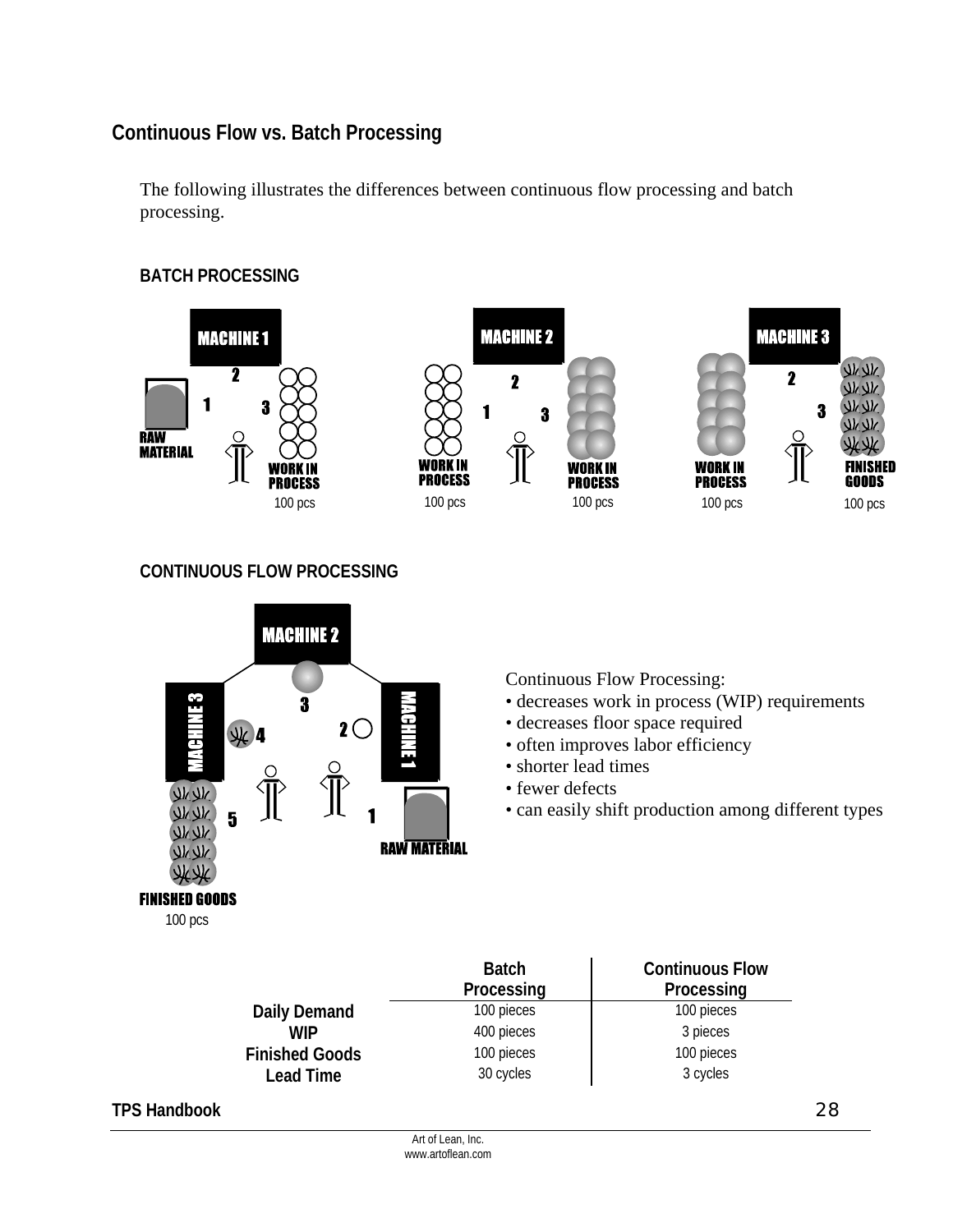### **Continuous Flow Requirements**

The following measures are necessary for continuous flow processing:

#### PRODUCTS

- 1. Consecutive production. Manufacture and assemble each single piece or unit in the process order so the products will flow one after the other between team members and processes.
- 2. Small lots. Shorten the die-change, machine set-up time in lot production processes and keep the lot sizes small.

#### EMPLOYEES

- 1. Multiple process responsibility ('multi-process/handling"). Arrange a system so team members perform several tasks that match the takt time according to the work sequence.
- 2. Multiple skill team members ("multi-skilled team members"). Always provide work training to the team members so they can operate various types of equipment, do various kinds of work, and perform other work besides that for which they are directly responsible.

#### EQUIPMENT

- 1. Process sequence layout. Lay out the equipment in the order of processes so sequential production and multi-process handling can be done.
- 2. Equipment with simple set-up. Alter the system to eliminate adjusting work or changing of associated equipment in order to shorten the set-up time. It requires great effort in the lot production processes to keep the lots small and to create a production flow.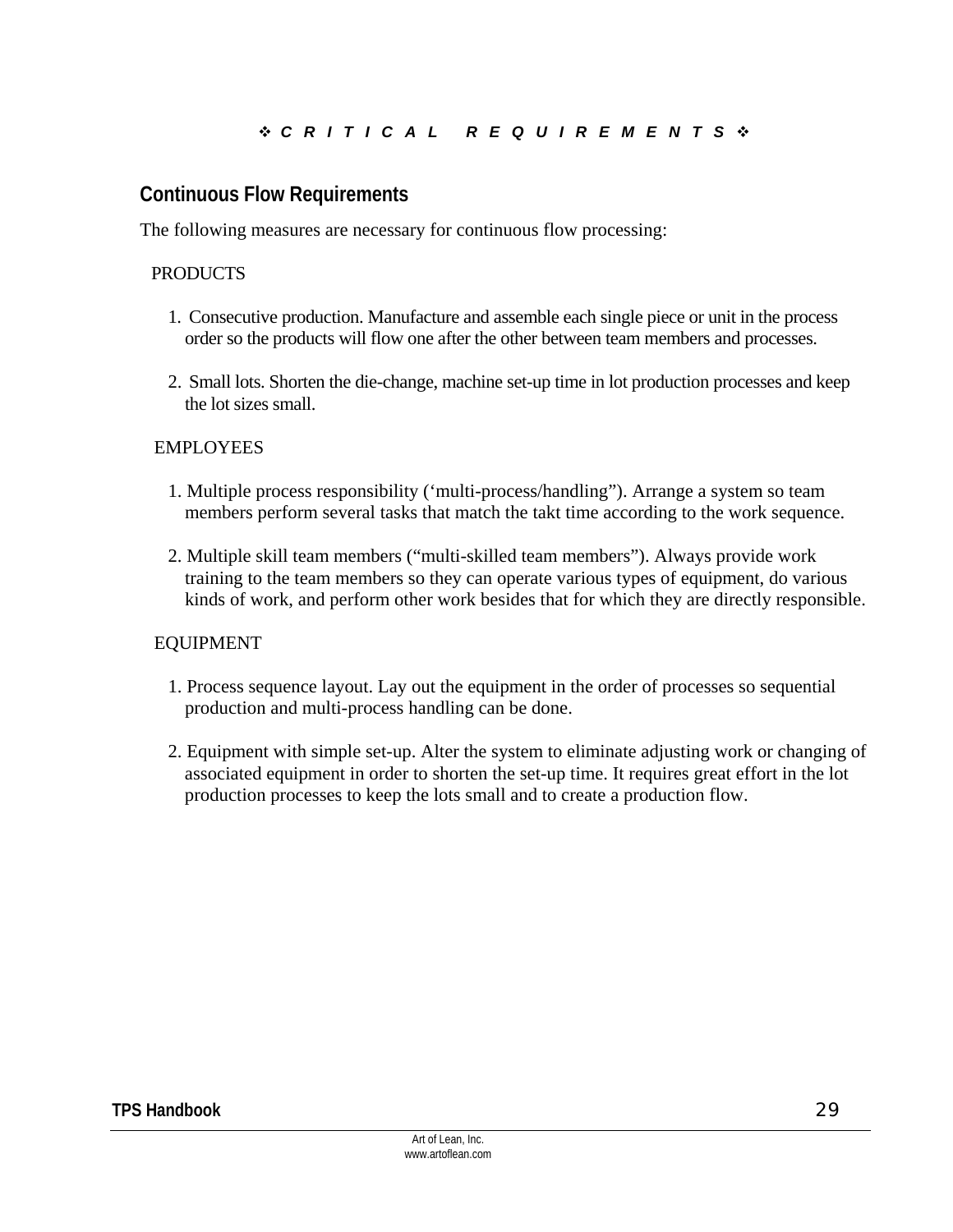## **EQUIPMENT RELIABILITY**



### *CRITICAL CONCEPT*

Equipment Reliability is critical to the TOYOTA Production System. There are four critical factors to consider when addressing manufacturing equipment.

**1. Up-time.** If every process can obtain the necessary parts at the required time--just in time - and in the proper quantities, there will be no need to maintain stocks of extra materials or parts. However, what are the appropriate counter measures if equipment breaks down and the operational rate is lowered, with an accompanying decline in production, or if defects in quality occur frequently?

Maintenance is important for preventing machine and equipment breakdown and for preventing their recurrence. The Toyota Production System places importance on "improvement of maintenance" and stresses training for such improvement. Maintenance and repair are not synonymous. We need to focus on eliminating all root causes of equipment problems. The prevention of equipment problems is more valuable than the ability to repair them. The documentation of this activity is also critical for continuous improvement and continuous learning.

**2. Changeover.** The changeover capability of equipment is important for continued flexibility, production smoothing and capital savings. The ability to changeover and set-up equipment quickly and accurately will go a long way in eliminating the wastes of waiting, overproduction and inventory. By maximizing the time equipment can be utilized making quality parts, we minimize the need for additional equipment. (World class injection molding change-overs take less than 180 seconds.)

**3. Quality.** Molding machines, robots and other equipment requiring set-up need to have standard settings that can be executed by the operator and documented. Standardize all settings so that the equipment can produce a good part the first time. We must stop "adjusting" things. Improvement efforts can determine that a new setting is in order. This new standard must then be documented and implemented. These standards are critical for consistent quality production from our manufacturing equipment.

**4. Procurement.** When purchasing new equipment, we must consider buying the *minimum*  capable of meeting our requirements. Reliability and ease of maintenance should be considered before features. Bells and whistles can often be added later if the need arises. We want to avoid buying features "just in case." We must consider up-time, utilization and quality factors when making equipment choices.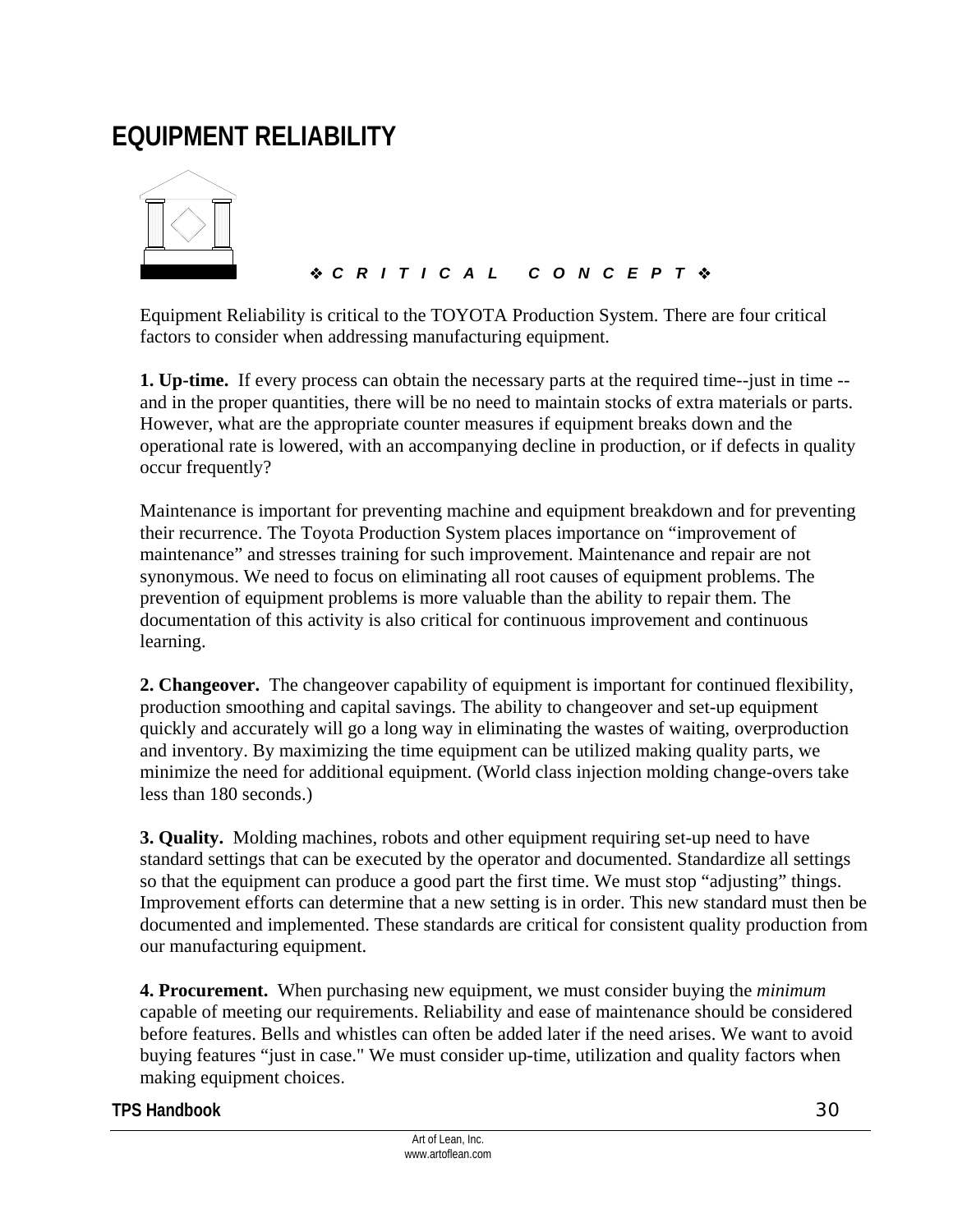## **SUMMARY**

Implementation of the Toyota Production System into a dynamic lean manufacturing philosophy, supported by systems and tools, requires consistent effort and education. In order to continue to compete in the global automotive component market and provide for the needs of customers, employees and investors, it is essential that all employees become experts in the principles of the Toyota Production System. The success of the system requires everyone's participation. Managing ongoing change and improvement is essential.

If, through the participation of all employees and work teams, we maintain reliable equipment, level all production requirements, provide outstanding internal and external quality through In-Station Process Control and operate Just-in-Time, we will provide ourselves a safe and rewarding place to work and outstanding quality and cost for our customers. The result will be an equitable return for our investors and secure employment with equitable wages and bonus for all employees.

| <b>EMPLOYEES</b>          | <b>INVESTORS</b>     |
|---------------------------|----------------------|
| Pride, Motivation, Wages, | Return on investment |
| Bonus, Employment,        | Pride                |
| Security                  | Security             |
|                           |                      |
|                           |                      |
|                           |                      |
|                           |                      |
|                           |                      |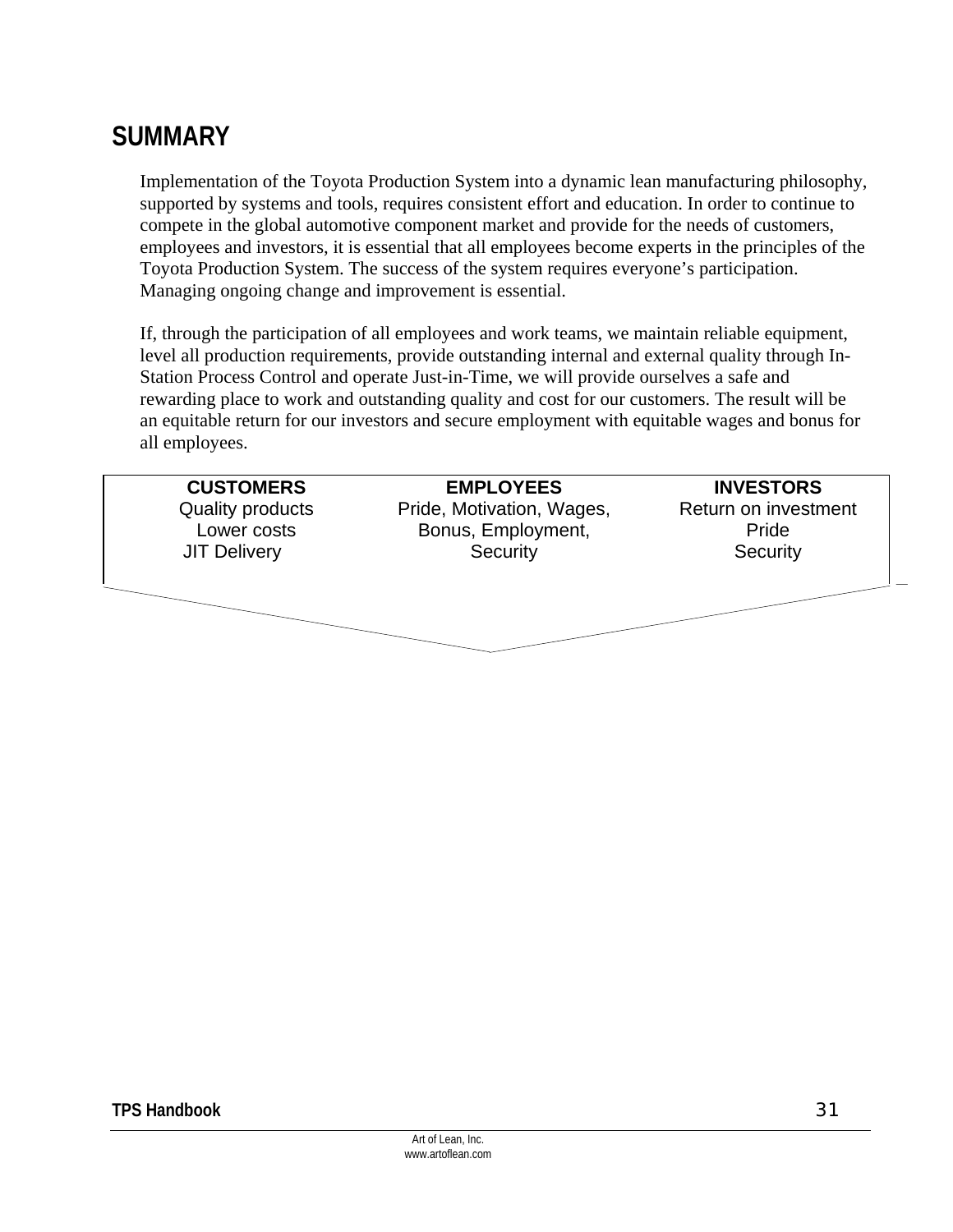## **DEFINITION OF TERMS**

**Autonomation:** "Automation with a human touch," machinery capable of inspecting parts after producing them, then notifying if a defect is detected. This is the American translation of the Japanese word Jidoka.

**Continuous Improvement:** A philosophy that advocates continually improving products, processes, and activities of a business to effectively and efficiently meet or exceed changing customer requirements and standards set by the organization. Continuous improvement focuses on the elimination of waste or non-value added activities throughout the organization. Conversely, it also attempts to alter processes for the purpose of adding value.

**Continuous Flow Processing:** Achieving sequential flow of production, ideally one piece from station to station.

**Cost Reduction Principle:** A principle for establishing cost targets based upon the subtraction of desired profit from the sales price as determined by the actual market conditions. Contrasts the opposite approach of adding the desired profit to current costs to establish sales price.

**5S:** A five step housekeeping discipline that includes methods for creating and maintaining an organized, clean, high performance workplace.

**In-Station Process Control:** Systems and tools aimed at preventing defects from leaving a production process. Focus on prevention and elimination of defects at the source.

**Jidoka:** See Autonomation and In-Station Process Control

**Just-in-Time:** A production scheduling concept that calls for producing the necessary part, at the necessary time and in the necessary quantity using minimum necessary resources.

**Kaizen:** See Continuous Improvement.

**Kanban:** Literally translated means sign card. A card or other visual control that authorizes the production or movement of product. A tool for managing Just-in-Time.

**Lean Production (Lean Manufacturing):** An English phrase coined to describe Japanese manufacturing techniques as exemplified by Toyota.

**Level Production:** A prerequisite for Just-in-Time production. The smoothing of production requirements over time. The intent is to take customer orders and sequence them over time.

**Mistake Proofing:** A manufacturing technique of preventing mistakes by designing the process, equipment and tools so the operation cannot perform incorrectly.

**Non-Value Added (NVA):** Refers to any activity that does not raise or increase value to the customer value or to the organization; also known as waste. The designation of NVA reflects the belief that the activity is wasteful and can be redesigned, reduced or eliminated without reducing the quality, responsiveness or quality of output required by the customer or by the organization.

**Poka-yoke:** See Mistake Proofing.